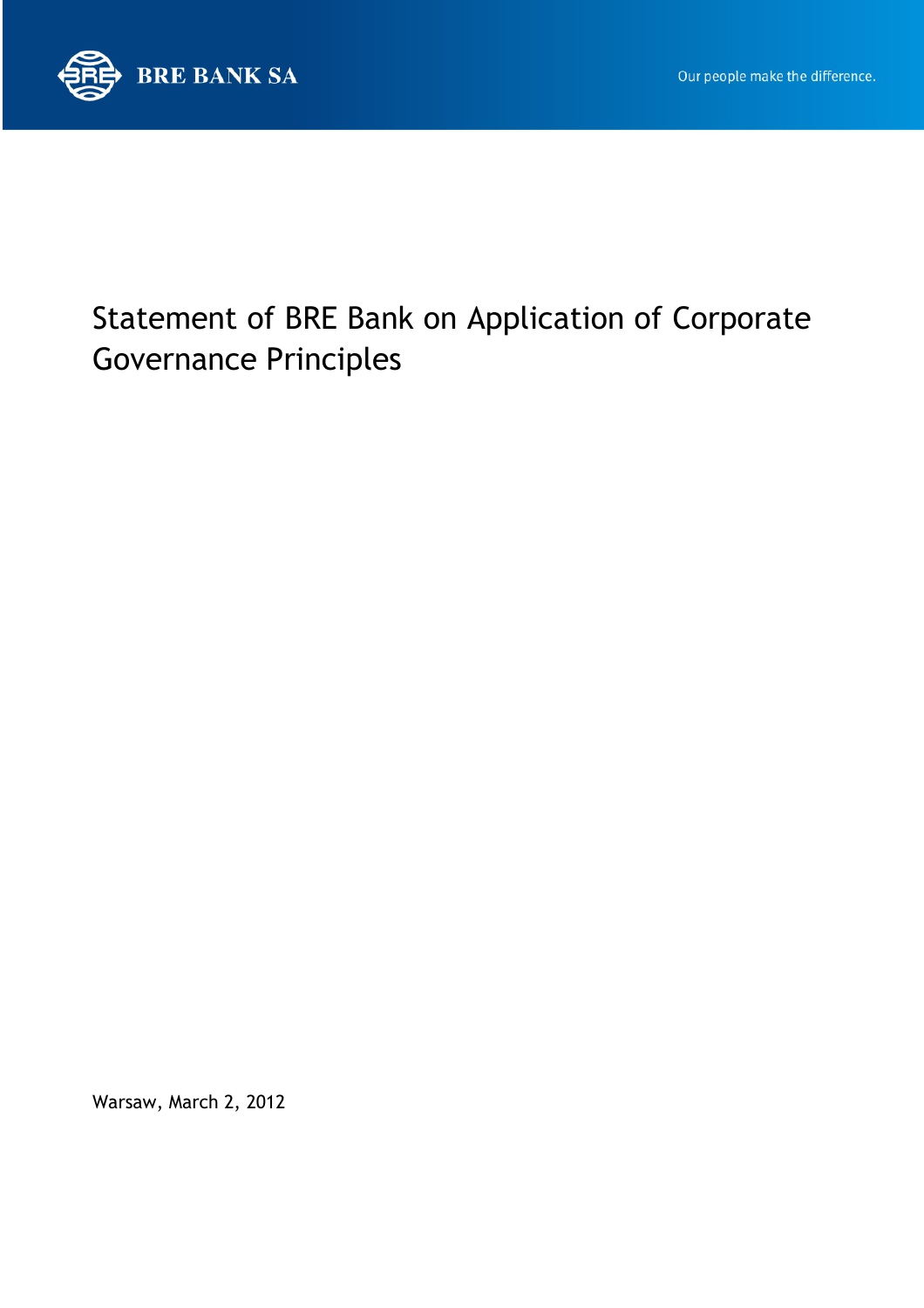| III. INTERNAL CONTROL AND RISK MANAGEMENT SYSTEMS WITH REGARD TO THE PROCESS OF PREPARING FINANCIAL    |  |
|--------------------------------------------------------------------------------------------------------|--|
|                                                                                                        |  |
|                                                                                                        |  |
|                                                                                                        |  |
|                                                                                                        |  |
|                                                                                                        |  |
|                                                                                                        |  |
|                                                                                                        |  |
| X. GENERAL MEETING PROCEDURES AND AUTHORITY, SHAREHOLDER RIGHTS AND EXERCISE PROCEDURES8               |  |
|                                                                                                        |  |
|                                                                                                        |  |
|                                                                                                        |  |
|                                                                                                        |  |
| XI. COMPOSITION OF AND CHANGES IN THE MANAGEMENT BOARD AND THE SUPERVISORY BOARD OF THE BANK AND THEIR |  |
|                                                                                                        |  |
|                                                                                                        |  |
|                                                                                                        |  |
|                                                                                                        |  |
|                                                                                                        |  |
|                                                                                                        |  |
|                                                                                                        |  |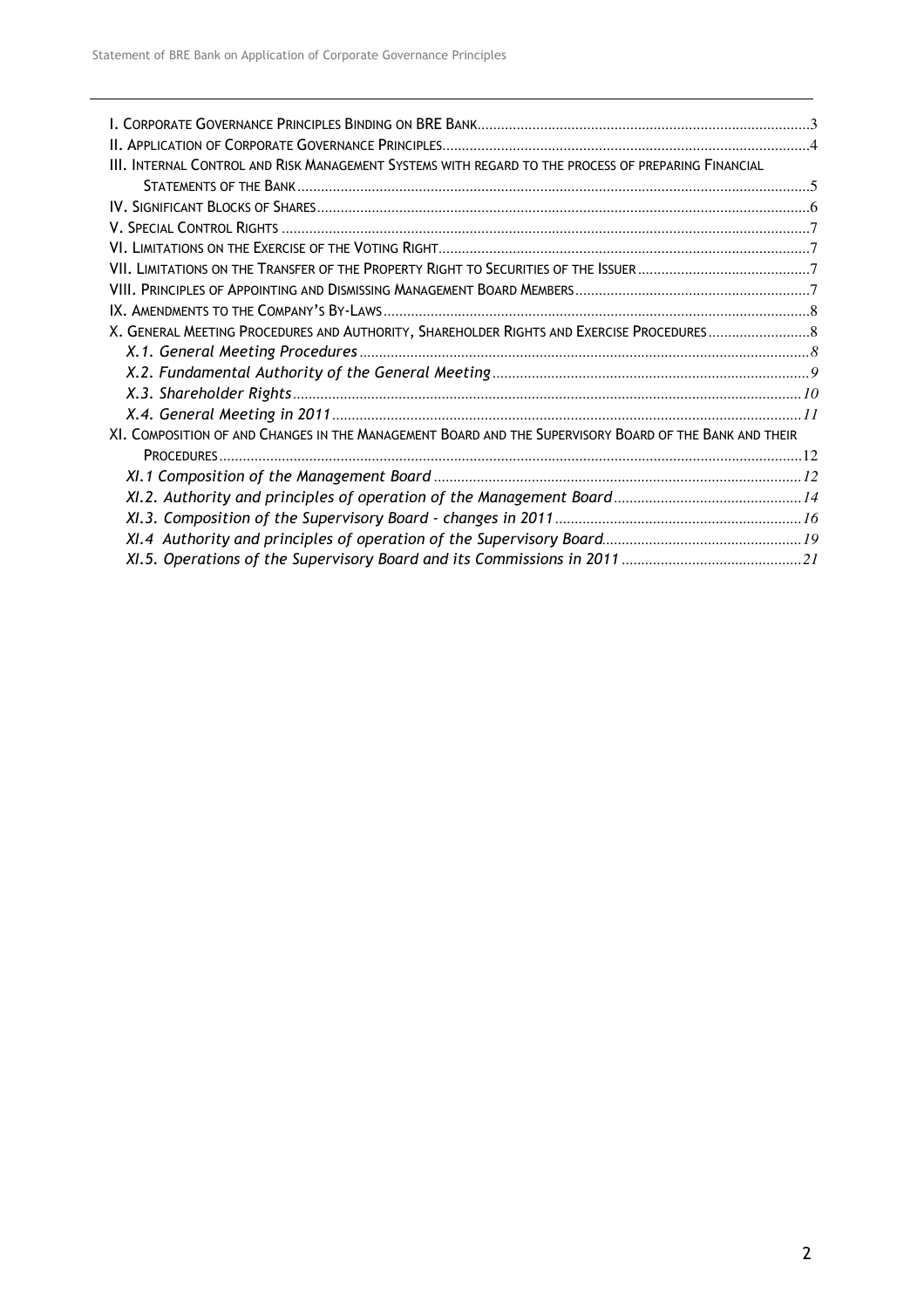This statement on application of corporate governance principles was prepared pursuant to Article 91.5(4) of the Regulation of the Minister of Finance dated February 19, 2009 on current and periodic information published by issuers of securities and on the conditions under which such information may be recognised as being equivalent to information required by the regulations of law of a state which is not a member state (Journal of Laws No. 33/2009, item 259).

Information contained in the Statement meets the requirements of the report on application of the "Code of Best Practice for Warsaw Stock Exchange Listed Companies" set forth in Article 1 of Resolution No. 1013/2007 of the Management Board of the Warsaw Stock Exchange of December 11, 2007. In connection with the foregoing, under Article 2 of Resolution No. 718/2009 of the Management Board of the Warsaw Stock Exchange (WSE) of December 16, 2009, providing the WSE with this statement is equivalent to providing the WSE with the report referred to in Article 29.5 of the Warsaw Stock Exchange Rules.

## I. Corporate Governance Principles Binding on BRE Bank

Since its initial public offering, BRE Bank has made every effort to ensure that all the shareholders have access to information on the company and that their rights are respected regardless of the size of their shareholding. The aspiration to ensure full transparency of operations and to act in compliance with business etiquette has been reflected in the application of best practice of listed companies, starting from the "Code of Best Practice for Public Companies 2002". Both, the Management Board and the Supervisory Board of BRE Bank, adopted resolutions expressing their intention to apply the recommendations and principles contained in the "Code of Best Practice" and undertook to report on their breach.

The set of corporate governance principles, which are now binding for BRE Bank, is contained in the document "Code of Best Practice for WSE Listed Companies", appended to Resolution No. 20/1287/2011 of the Supervisory Board of the Warsaw Stock Exchange dated October 19, 2011.

In August and October 2011, the "Code of Best Practice for WSE Listed Companies" was amended by the WSE in the following areas:

- introduction of a recommendation to publish information on the principles of a public company's activity in the area of supporting cultural expression, educational, scientific or sport activities
- **EXECT** introduction of a recommendation obliging public companies to comment on their websites on publicly available untrue or outdated information which could affect the pricing of the company's financial instruments, such information being misleading to the public, as it distorts the true picture of the company's situation
- postponement to 1 January 2013 of the entry into force of the principle concerning general meetings held by listed companies using the electronic means of communication (however, it is recommended that this principle be applied as of January 1, 2012)
- **•** deletion of the provisions obliging supervisory boards to make, present and publish the annual assessment of their activity
- adding a new item to the catalogue of information published on the website of a listed company, i.e. information on the gender composition of the management board and the supervisory board of the company in the last two years.

The text of the "Code of Best Practice for WSE Listed Companies" is available on the website of the Warsaw Stock Exchange (http://corp-gov.gpw.pl/), and a link to this site is also available on BRE Bank's website (http://www.brebank.pl).

In its internal statutory documents, the Bank has integrated the regulations concerning the corporate governance principles, in particular those relating to the rules of operation of the General Meeting and the Supervisory Board (and its standing committees) as well as the rights of the shareholders and the Supervisory Board.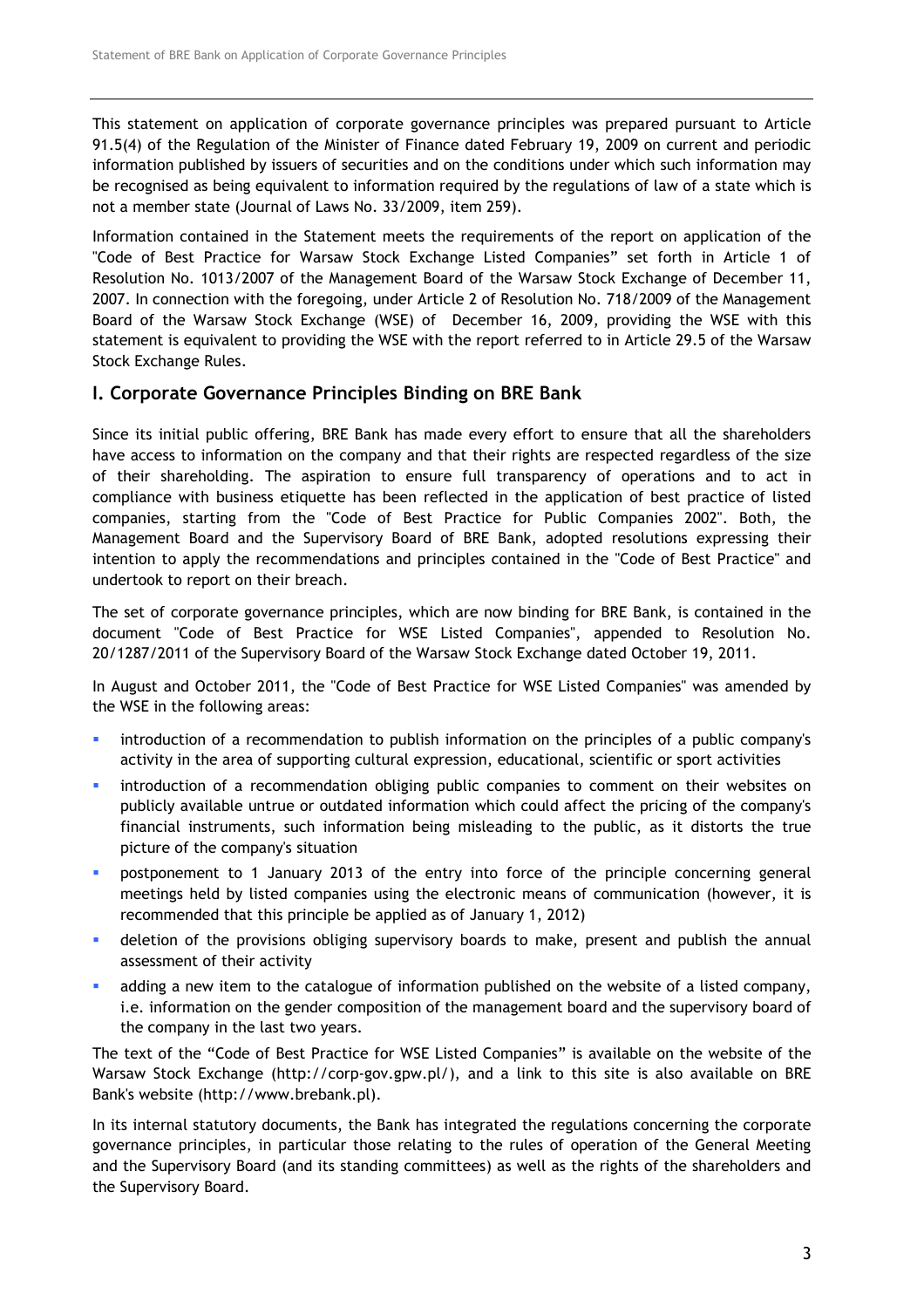Irrespective of the "Code of Best Practice for WSE Listed Companies", already in 1995, BRE Bank undertook to voluntarily abide by best industry practices, that is the Good Banking Practice Principles, developed by the Polish Bank Association (the original name – Code of Best Banking Practice). The Good Banking Practice Principles are a set of rules relating to the operation of banks and apply to banks, bank employees, persons acting as intermediaries in banking activities of banks. In accordance with the Order of the President of the Management Board, BRE Bank applies the Good Banking Practice Principles, set forth in Appendix 1 to Resolution No. 11 of the 21<sup>st</sup> General Meeting of the Polish Bank Association of April 22, 2010. The document is available on the website of the Polish Bank Association (http://zbp.pl/prawo\_bankowe).

### II. Application of Corporate Governance Principles

In 2011, BRE Bank has been applying all the corporate governance principles established in the document "Code of Best practice for WSE Listed Companies" (chapter II, III and IV).

The following points of the Recommendations require an additional commentary.

- Point 5 of the Recommendations regarding remuneration policy. In accordance with the recommendation, BRE Bank has a remuneration policy which determines the form, structure, and the level of remuneration, including the remuneration of members of the supervisory and management bodies of the Company. The remuneration system is transparent and it ensures a linkage between the remuneration of senior managers and the financial results of the Company and the performance of remunerated persons. The remuneration system integrates a range of principles derived from Commission Recommendation of December 14, 2004, fostering an appropriate regime for the remuneration of directors of listed companies (2004/913/EC) supplemented by Commission Recommendation of April 30, 2009 (2009/385/EC). These principles include among others: determination of fixed and variable components of remuneration of the Management Board, a linkage of the variable components of remuneration with pre-defined performance criteria, detailed regulations concerning the option scheme, and specification of the total remuneration and its components of individual Members of the Management Board and the Supervisory Board in the notes to the annual financial statements.
- However, the Commission Recommendations were not used as a model for the remuneration system of the Bank and not all their provisions are applied. The remuneration policy is not regularly a separate item on the agenda of every General Meeting and is not put to a vote. The Bank has not disclosed or published on its website a "remuneration statement". However, it should be noted that in different publicly available documents the Bank discloses a range of information, which would constitute a substantive part of such a statement. The rules and the level of remuneration of Members of the Management Board of BRE Bank are determined by the Executive Committee of the Supervisory Board, which performs the function of the Remuneration Committee within the meaning of the European Union recommendation. The amount of monthly remuneration paid to Members of the Supervisory Board of BRE Bank was approved in a resolution of the General Meeting of BRE Bank. More details on the remuneration of Members of Supervisory and Management bodies of the Bank are presented further in this Statement.
- **Point 9 of the Recommendations which calls for ensuring a balanced proportion of women and** men in management and supervisory functions in companies. Both the General Meeting which appoints the Supervisory Board, and the Supervisory Board which appoints the Management Board are guided by the principle that the persons sitting on the company's bodies should display the highest competence, be creative, adequately educated and experienced. Other factors, such as gender, are not a determinant in this respect.
- Point 12 of the Recommendations concerning the possibility to participate in the annual meeting with the use of electronic means of communication. For many years, BRE Bank has been broadcasting its annual meetings in real time. However, neither the By-laws of the Company or the Standing Rules of the Annual Meeting provide for real-time bilateral communication with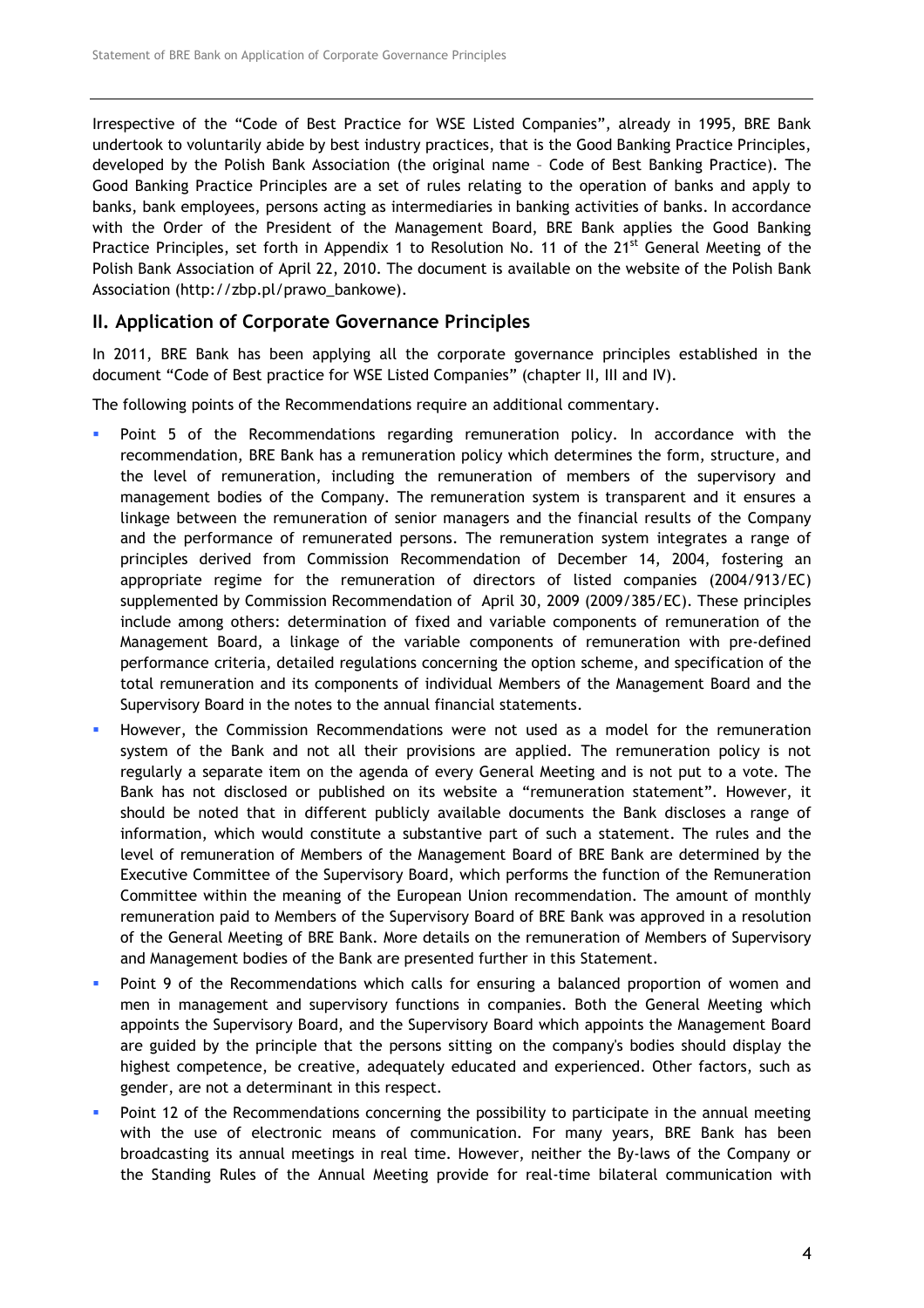shareholders located outside the meeting place, and for execution of voting rights with the use of electronic communication. BRE Bank's primary goal is to ensure that the Annual Meeting proceeds smoothly and that the risk of any potential attempt to challenge the adopted resolutions due to technical errors is minimized. At the same time, the Bank takes into account the existing conditions, in particular the geographic diversification of the Bank's shareholders, their number, potential time delays in communication and the need to ensure the adequate security and confidentiality of the voting process.

BRE Bank attaches a lot of weight to open, transparent and effective information policy. On a regular basis, the representatives of the Management Board and the Investor Relations team participate in meetings with investors, both in Poland and abroad.

The website operated by the Company has become an important communication platform. In the investor relations section (www.brebank.pl/relacje\_inwestorskie) the Bank publishes information on the shareholders of BRE Bank, Annual Meetings, ratings, quotations of the Bank's shares on the WSE, analysts' recommendations, consensus of the Group's forecasted performance, and the target share price. All those interested may review annual statements, periodic and current reports, presentations on the Company's strategy and performance, as well as spreadsheets containing business and financial data. Additionally, the information is accompanied by webcasts of meetings with analysts at which the financial results of BRE Bank Group are presented, and by recordings of the Annual Meetings (see chapter VI.4.).

The website also has a section dedicated to corporate governance and best practice, which includes among others the By-laws and rules of the Bank's bodies, statements on application of corporate governance principles, principles of remunerating the Management Board and the Supervisory Board and information on incentive programmes. A separate section is dedicated to the Bank's activities in the corporate social responsibility area.

# III. Internal Control and Risk Management Systems with regard to the process of preparing Financial Statements of the Bank

The process of preparing of financial statements is covered by the Bank's internal control system, which contributes to full reliability and accuracy of financial reports.

The internal control system includes the following:

- functional internal control
- institutional internal control.

Functional internal control is a system applicable to each organisational unit of BRE Bank. Each organisational unit of the Bank performs internal control tasks under the supervision of the head of the organisational unit. The functional internal control system is subject to regular assessment and monitoring through institutional internal control.

Institutional internal control is exercised by the Internal Audit Department (DAW). DAW operates based on the Banking Law, BRE Bank's internal regulations, International Standards for the Professional Practice of Internal Auditing, and best business practices in this respect.

The Internal Audit Department is under the administration of the President of the Management Board of the Bank and reports to the President of the Management Board and to the Audit Committee of the Supervisory Board of the Bank. The principle of operational independence of internal audit is respected since auditors are not involved in operational activity.

The process of preparing financial data for reporting needs is automated and based on the General Ledger of the Bank. Preparation of data in source systems is subject to formalised operational and acceptance procedures. Creating the General Ledger of the Bank takes place within a process covering respective internal controls. Manual adjustments are subject to special controls.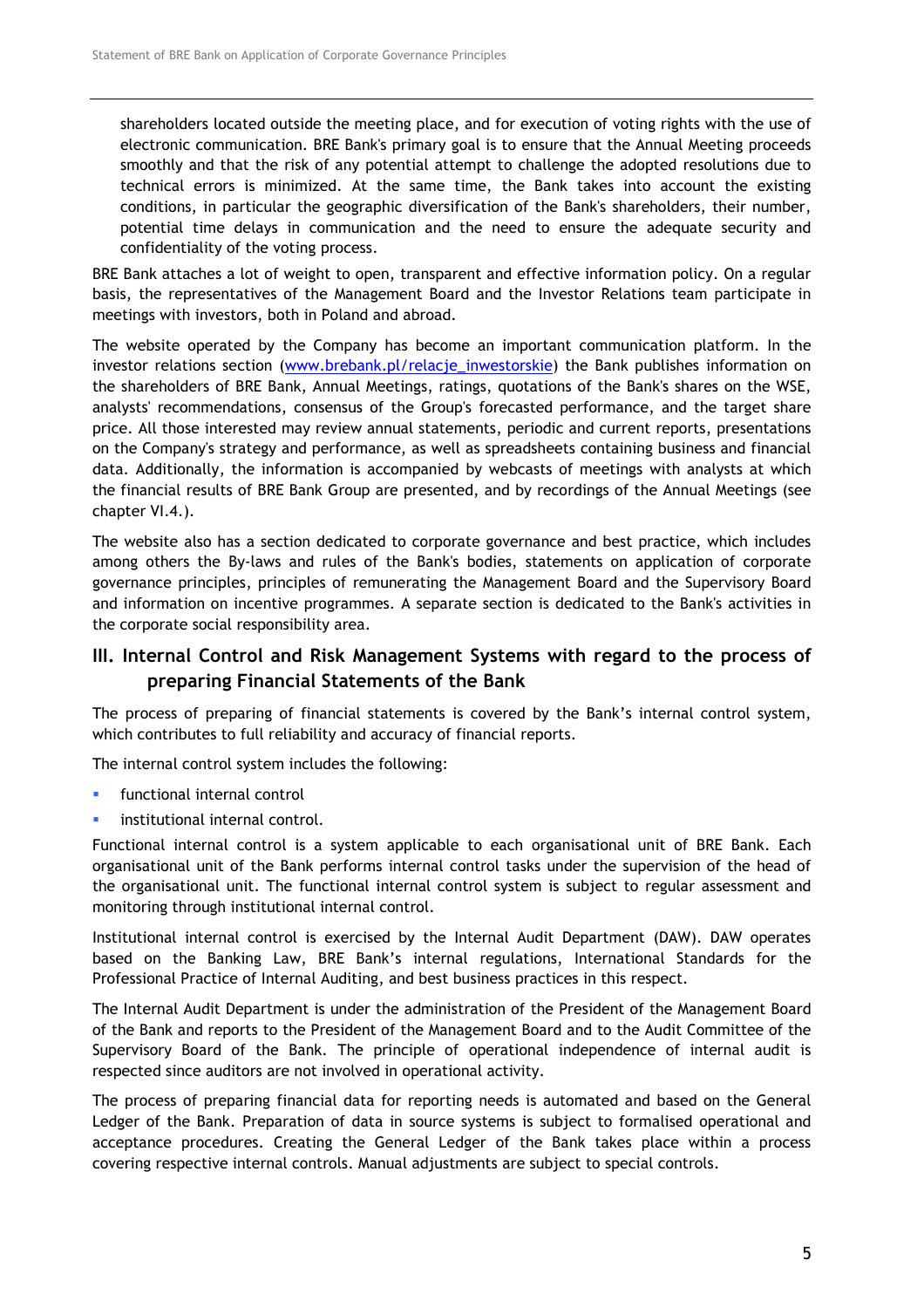The process of monitoring the operational risk which occurs in the preparation of financial statements in the Bank includes mechanisms which effectively ensure the security of IT systems. The Bank has in place a business continuity plan which covers also the IT systems used in the process of preparing financial statements.

The process of organising the examination of the Bank's financial statements is laid down in the Bank's internal legislation. The Bank's financial statements are prepared by the Accounting Department, which reports directly to the Managing Director of Accounting and Controlling and to the Chief Financial Officer.

Substantive and organisational supervision over the course of examining financial statements is exercised by the Director of the Accounting Department. The prepared financial statements are submitted to the Management Board for verification. The Audit Committee receives information on the quarterly financial statements and on profit and loss before they are published. After in-depth discussion with the Bank's external auditor and the Management Board of the Bank, the Audit Committee recommends the Supervisory Board to approve or reject the annual financial statements.

The annual and semi-annual financial statements of the Bank are subject to an independent audit and a review by a statutory auditor, respectively. Moreover, the Bank and the external auditor introduced cooperation procedures under which all the important issues related with recognition of economic events in the books and financial statements are being consulted on an ongoing basis.

The Bank manages the risk of the process of preparation of financial statements also by ongoing monitoring of changes in requirements under external legislation and regulations concerning reporting obligations of banks, and by preparing for their implementation well in advance.

All the subsidiaries of BRE Bank Group consolidated for the purpose of financial statements are obliged to apply uniform accounting policies with respect to recognition of measurement and disclosures in accordance with the International Accounting Standards. The Accounting Department monitors the reporting packages prepared by the subsidiaries in terms of their correctness, completeness, coherence and continuity of data. The control functions with respect to the Group subsidiaries are performed by representatives of BRE Bank sitting on the Supervisory Boards of the subsidiaries.

The aspiration to ensure the highest standards of financial statements is reflected in the high quality of reporting. The financial statements of BRE Bank Group have been appreciated not only by shareholders and analysts, but also by independent industry institutions.

The annual consolidated financial statements of BRE Bank Group for 2010 ranked first in "The Best of the Best" category of the annual contest organised by the Institute of Accounting and Taxes. This has been yet another award won by BRE Bank Group in this contest. In the five editions which have taken place so far, BRE Bank won the first prize in the financial institutions category for its financial statements for 2006, 2007 and 2009. In 2008, the Bank came second in this category.

#### IV. Significant Blocks of Shares

Commerzbank AG has for many years been the majority shareholder of BRE Bank. The share of Commerzbank has been increasing from 21% in 1995, to 50% in 2000 and 72.16% in 2003. Starting from 2005, the share has been declining slightly due to the implementation of the managerial options programme in BRE Bank.

As at the end of 2011, Commerzbank held 69.72% of shares and votes at the General Meeting through its 100% subsidiary Commerzbank Auslandsbanken Holding AG. 30.28% of shares in free float are held by institutional investors (in particular Polish pension funds, and Polish and foreign investment funds) and individual investors. In 2011, ING Otwarty Fundusz Emerytalny exceeded the 5% threshold of shares and votes at the General Meeting, which obligated it to announce the shares purchase (stock exchange report dated July 8, 2011).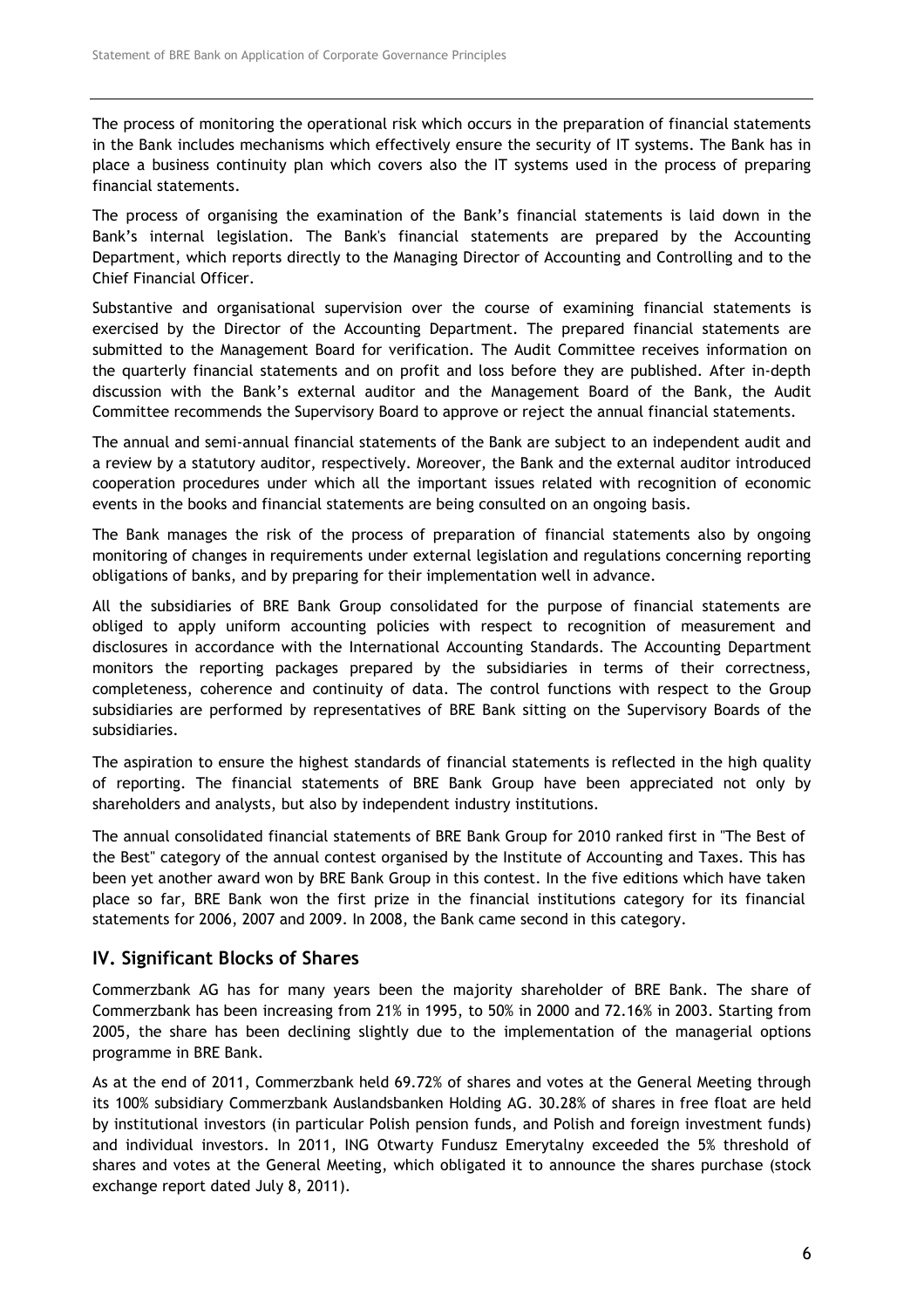| <b>Significant blocks of shares</b>      |                                                 |        |            |        |  |
|------------------------------------------|-------------------------------------------------|--------|------------|--------|--|
| Shareholder                              | Total number of shares<br>Total number of votes |        |            |        |  |
|                                          | 42, 102, 746                                    |        | 42,102,746 |        |  |
| Commerzbank Auslandsbanken<br>Holding AG | 29,352,897                                      | 69.72% | 29,352,897 | 69.72% |  |
| <b>ING Otwarty Fundusz Emerytalny</b>    | 2,290,882                                       | 5.44%  | 2,290,882  | 5.44%  |  |

The strategic shareholder of BRE Bank, Commerzbank AG, is a leading bank for private and corporate customers in Germany. With the segments Private Customers, Mittelstandsbank, Corporates & Markets, Central & Eastern Europe as well as Asset Based Finance, the Bank offers its customers an attractive product portfolio, and is a strong partner for the export-oriented SME sector in Germany and worldwide. With a total of some 1,200 branches, Commerzbank has one of the densest networks of branches among German private banks. It has around 60 sites in more than 50 countries and serves more than 14 million private clients as well as 1 million business and corporate clients worldwide.

For more information about Commerzbank, see chapter VI.1 of the Report of the Management Board on operations of BRE Bank Group.

# V. Special Control Rights

Pursuant to the By-laws of BRE Bank, all the existing shares are ordinary bearer shares. In no way are the shares differentiated in terms of the rights carried by them. There are no preferred shares; each share represents one vote at the General Meeting. The control rights of Commerzbank AG as the parent entity of Commerzbank Auslandsbanken Holding AG are a result of the number of shares held and their percentage share in the equity and the number of votes at the General Meeting of BRE Bank, which translates into consolidated supervision exercised over BRE Bank as a subsidiary of Commerzbank.

# VI. Limitations on the Exercise of the Voting Right

The By-laws of BRE Bank do not impose any limitations on the exercise of the voting right. There are no provisions which would separate equity rights attached to securities from the holding of securities.

# VII. Limitations on the Transfer of the Property Right to Securities of the Issuer

The BRE Bank By-laws do not impose any limitations on the transfer of the property right to securities issued by the Bank.

# VIII. Principles of Appointing and Dismissing Management Board Members

Pursuant to the By-laws of BRE Bank, the Management Board is composed of at least three members appointed for a joint term of 5 years. At least half of the Members of the Management Board, including the President of the Management Board, must hold the Polish citizenship.

The President of the Management Board, the Vice-Presidents of the Management Board and the other Members of the Management Board are appointed and dismissed by the Supervisory Board, acting pursuant to the provisions of the Banking Law and considering relevant qualifications for the assigned functions. The Polish Financial Supervision Authority (KNF) approves two Members of the Management Board of the Bank: the President of the Management Board and the member responsible for developing and implementing the Bank's credit policy and risk management. In accordance with the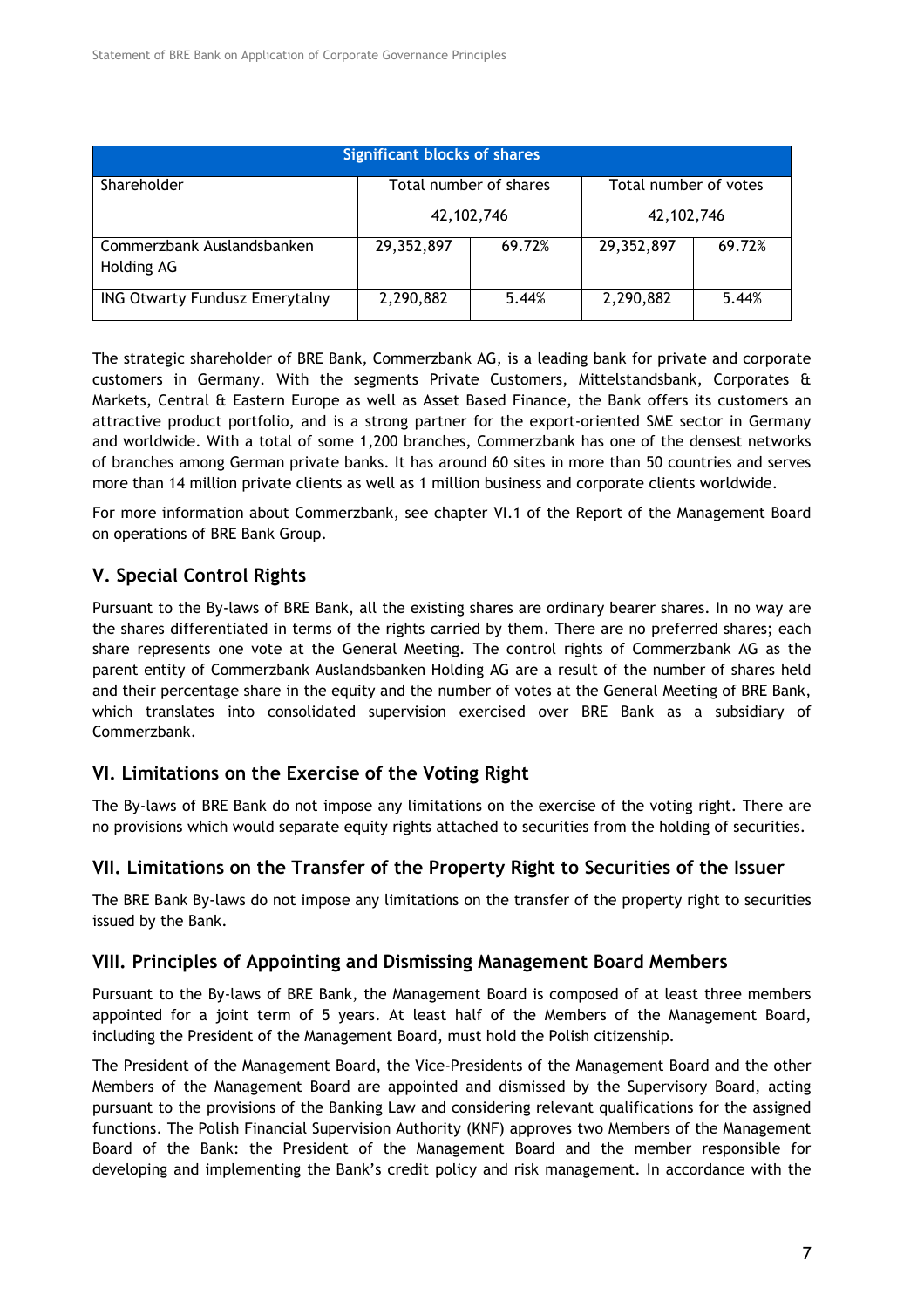Code of Commercial Partnerships and Companies, a Member of the Management Board may also be dismissed or suspended by the General Meeting.

The mandate of a Member of the Management Board expires at the latest on the day of the General Meeting that approves the financial statements for the last full financial year of the term of that Management Board Member. The mandate of a Member of the Management Board also expires if the member dies, resigns from his position or is recalled. The mandate of a Member of the Management Board appointed before the end of the term expires on the expiration of mandates of the other Members of the Management Board.

# IX. Amendments to the Company's By-Laws

Amendments to the By-Laws of BRE Bank require adoption of a resolution by the General Meeting of BRE Bank and registration of the adopted amendment in the National Court Register. Before the General Meeting of BRE Bank is presented with a draft resolution concerning amendment to the By-Laws, the Management Board of BRE Bank adopts a resolution on the proposed amendment by approving the draft resolution of the General Meeting, and then the draft is presented to the Supervisory Board of BRE Bank for approval. Under the Code of Commercial Partnerships and Companies, the resolution on amendments to the By-Laws is passed by a majority of 75% of votes.

In accordance with Article 34.2 of the Banking Law of 29 August 1997, any amendment of the Bank's By-laws requires the authorisation of the Polish Financial Supervision Authority where such amendment relates to:

- **the Bank's registered business name**
- the Bank's registered office, objects and scope of activity
- **the bodies and their competences, including particularly the competences of the Members of the** Management Board appointed with the approval of the Polish Financial Supervision Authority and the decision-making principles, the basic organisational structure of the Bank, the procedures applicable to making legally binding statements regarding property rights and obligations, the procedures for issuing internal regulations and the procedure for making decisions on assuming obligations or disposing of assets whose total value with regard to a single entity exceeds 5% of the Bank's own funds
- the principles of functioning of the internal control system
- **the own funds and the financial management principles; and**
- **shares preferred or limited as to voting rights.**

The latest amendments to the Bank's By-laws were introduced by resolution of the 24<sup>th</sup> General Meeting held on March 30, 2011. In the article concerning banking activities the nature of brokerage operations pursued by the Bank was specified more precisely. Moreover, the banking activities have been supplemented by the operations pursued based on Article 70(2) of the Act on trading in financial instruments, which consist in receiving and transmitting instructions to purchase or sell financial instruments, purchasing or selling financial instruments on own account, investment advisory, offering financial instruments, and providing services having financial instruments as their subject matter.

# X. General Meeting Procedures and Authority, Shareholder Rights and Exercise **Procedures**

## X.1. General Meeting Procedures

The General Meeting is convened and prepared pursuant to the provisions of the Code of Commercial Partnerships and Companies, the Bank's By-laws, and the Standing Rules of the General Meeting. Both the By-laws and the Standing Rules of the General Meeting are available on BRE Bank's website.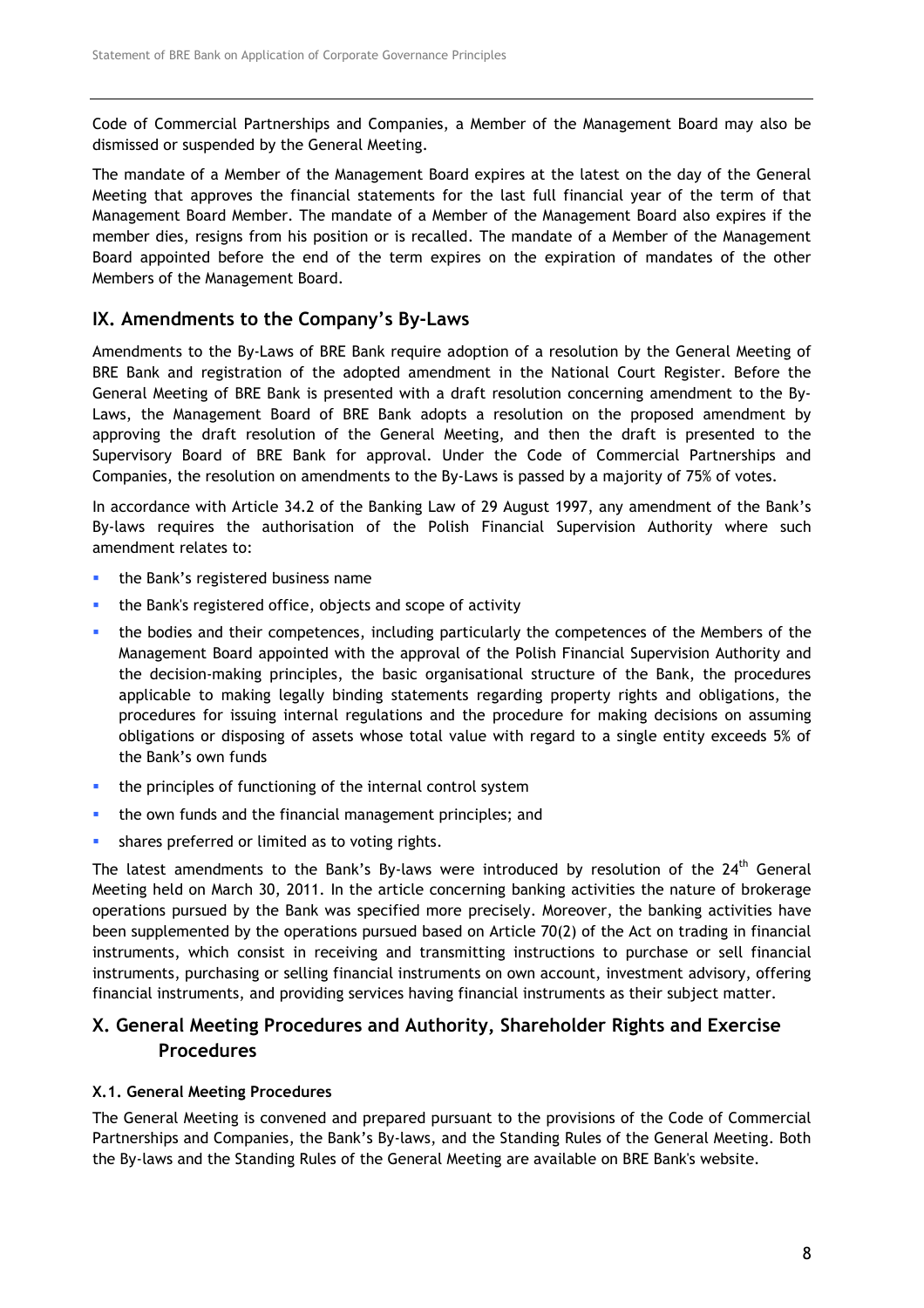The General Meeting (GM) convened by the Management Board by way of an ordinary procedure is held once a year, no later than in June. The Supervisory Board may convene an Ordinary General Meeting if the Management Board fails to convene it within the time limits set out in the By-laws and an Extraordinary General Meeting if the Supervisory Board considers it necessary. In addition, under specific circumstances, the shareholders have the right to convene a General Meeting or to request that a General Meeting be convened.

Shareholders may participate in the General Meeting and cast their votes either in person or by proxies. One proxy may represent more than one shareholder.

Subject to the cases defined in the Code of Commercial Partnerships and Companies, the General Meeting is valid regardless of the number of shares represented at the General Meeting.

All matters submitted to the General Meeting are previously submitted to the Supervisory Board for consideration.

Subject to specific exceptions, resolutions of the General Meeting are passed in an open ballot by a simple majority of votes, unless the Code of Commercial Partnerships and Companies or the BRE Bank By-laws impose a stricter requirement for the passing of resolutions on specific issues. A secret ballot is required in the case of elections and motions for dismissal of members of the authorities of the Bank or liquidators, motions to bring members of the authorities of the Bank or liquidators to justice, and in personnel issues. In addition, a secret ballot is required if requested by at least one shareholder present or represented at the General Meeting.

Voting takes place with the use of a computer system which also counts the votes. The correct course of voting is supervised by the three-member Returning Committee elected from among the candidates put forward by the Chairman of the Meeting.

The By-laws and Standing Rules of the General Meeting do not provide for the possibility to vote by mail or with the use of electronic means of communication.

The Bank's Supervisory Board is elected in a secret ballot by the General Meeting. The shareholders propose candidates for Members of the Supervisory Board to the Chairman of the General Meeting, orally or in writing. The right to propose candidates concerns also Members of the existing Supervisory Board. Prior to the election to the Supervisory Board, the General Meeting determines the number of Members of the Supervisory Board of the given term within the limits specified in the By-laws.

#### X.2. Fundamental Authority of the General Meeting

The following matters require a resolution of the General Meeting in addition to other matters set out in the Code of Commercial Partnerships and Companies:

- examination and approval of the report of the Management Board on the Bank's operations and financial statements for the past financial year
- adoption of resolutions on the distribution of profit or coverage of losses
- vote of discharge of duties for members of the Bank's authorities
- **EXECTE EXECTE FIGHTS** election and dismissal of Members of the Supervisory Board
- **amendment of the By-laws**
- **EXEDENT INCORREGIST IN THE EVALUATE:** increase or reduction of the Bank's share capital
- adoption of resolutions concerning the cancellation of shares and resolutions on cancellation of shares, in particular on setting the policy of share cancellation not regulated in the By-laws
- **•** creation and winding up of special purpose funds
- issue of convertible bonds or preferred bonds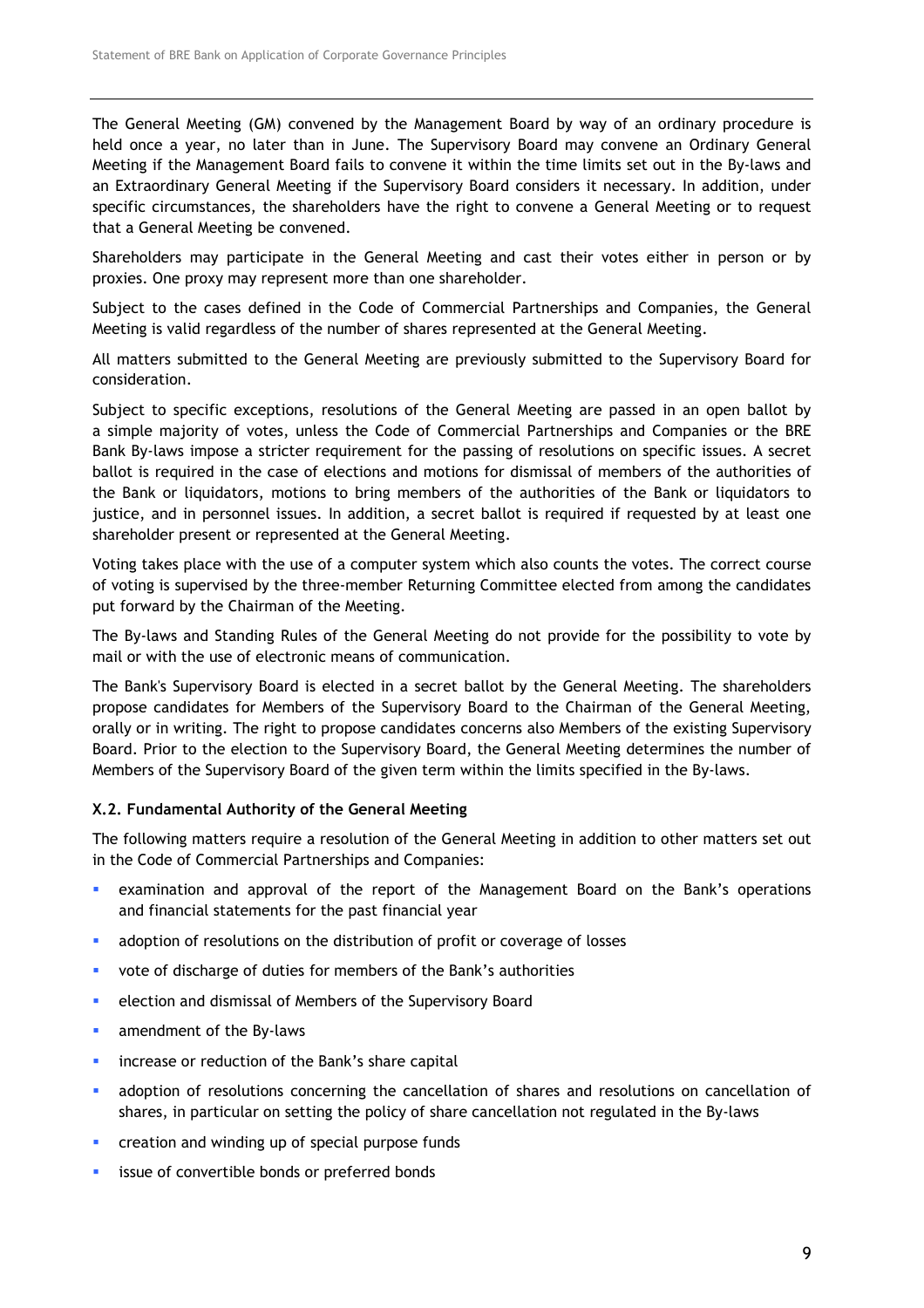- establishment of the principles of remunerating Members of the Supervisory Board
- **In the United Standard Standard Standard Standard Standard Standard Standard Standard Standard Standard Standard Standard Standard Standard Standard Standard Standard Standard Standard Standard Standard Standard Standard**
- **appointment of liquidators**
- **EXEC** matters submitted by the Supervisory Board
- matters submitted by shareholders in accordance with the By-laws
- **EXECT** election of an entity qualified to audit financial statements as statutory auditor of the Bank.

#### X.3. Shareholder Rights

The Company's shares are bearer shares and can be sold. The shareholders have the right to participate in the profit reported in the audited financial statements and allocated by the General Meeting to be paid to the shareholders.

The shareholders representing at least one-half of the share capital or at least one-half of the total number of votes in the Company may convene an extraordinary general meeting. The shareholders appoint the chairman of such meeting. The shareholder(s) representing at least one-twentieth of the share capital may request that the Management Board convene an extraordinary general meeting and that specific items be put on the agenda for such meeting.

Only persons who are shareholders of the Bank sixteen days before the date of the General Meeting ("record day") have the right to participate in the General Meeting of the Bank as a public company. The shareholder(s) of the Bank representing at least one-twentieth of the share capital may request that specific items be put on the agenda for the Ordinary General Meeting. The request should be submitted to the Management Board of the Bank no later than twenty-one days prior to the date of the Ordinary General Meeting.

In accordance with the Code of Commercial Partnerships and Companies, documents to be presented to a General Meeting, including draft resolutions, are published on the website of the Bank as of the date of calling the General Meeting.

The shareholders can participate in the General Meeting and cast their votes either in person or by proxies.

A shareholder has the right to:

- vote, propose motions and raise objections
- **ullet** justify his or her position briefly
- stand for election for Chairman of the General Meeting and propose a candidate for Chairman of the General Meeting to be noted in the minutes
- take the floor during the proceedings and make a reply
- **table draft resolutions concerning the items put on the agenda**
- **•** propose amendments and additions to draft resolutions on the agenda for the General Meeting before the discussion of the item covering the draft resolution concerned by the proposal is closed
- **PEDFO** propose formal motions relating to the proceedings and the voting procedure
- propose candidates for the Bank's Supervisory Board in writing to the Chairman of the General Meeting or orally to the minutes
- review the book of minutes and request a copy of resolutions authenticated by the Management Board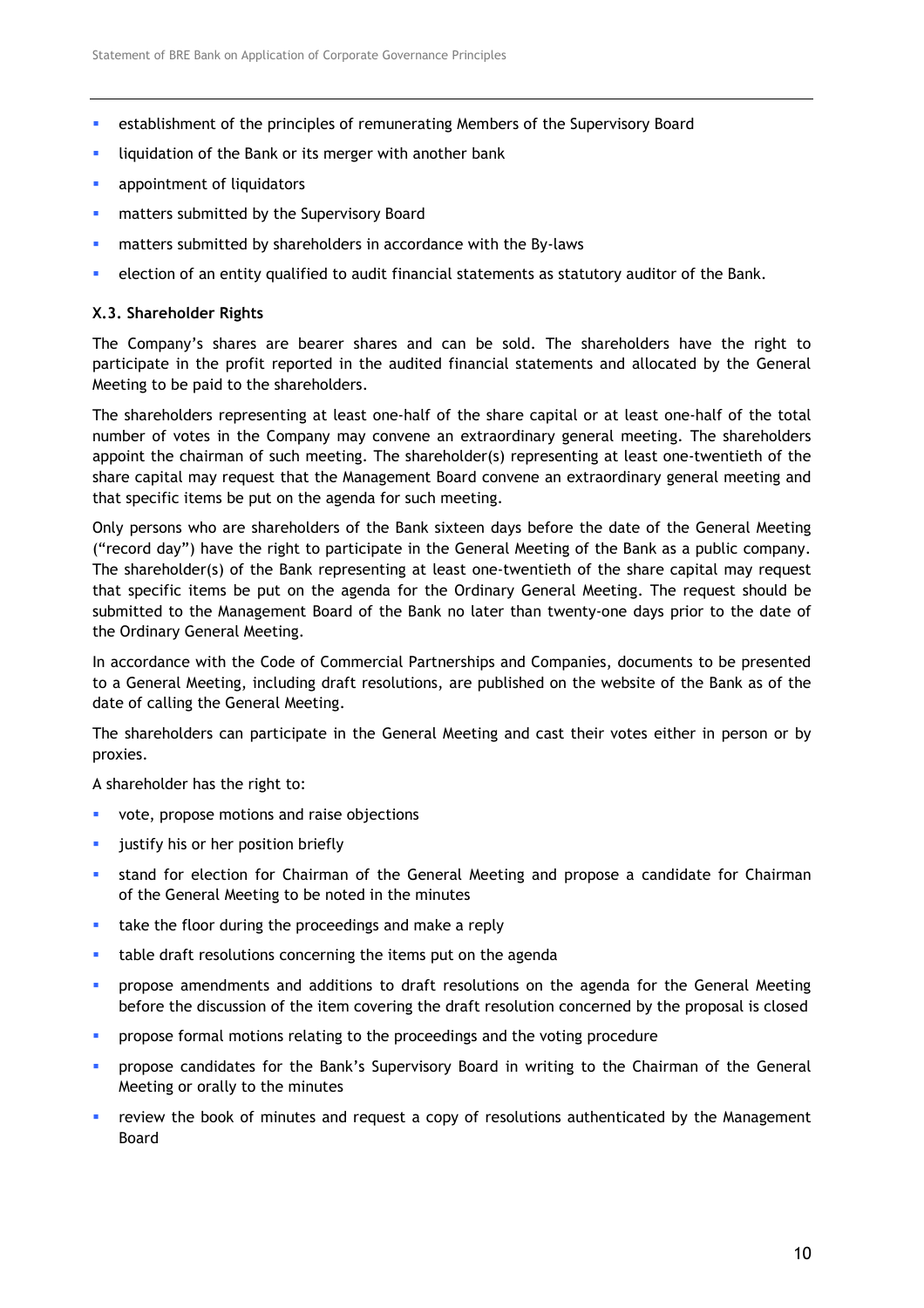- take legal action to have a resolution of the General Meeting annulled where the shareholder voted against a resolution of the General Meeting and after its adoption raised an objection to the minutes or the shareholder was unreasonably prevented from participating in the General Meeting or the shareholder was not present at the General Meeting as a result of it being convened incorrectly or the adopted resolution not being on the agenda
- take legal action against the Company to have a resolution of the General Meeting annulled where the resolution is in breach of law.

The Management Board is obliged to provide the shareholder, at the shareholder's request, with information concerning the Company if this is justified by the assessment of an issue on the agenda. The Management Board should refuse information if:

- this could damage the Company or its associated company or subsidiary, in particular due to disclosure of technical, trade or organisational secret of the Company
- this could expose a Member of the Management Board to criminal, civil or administrative liability.

In justified cases, the Management Board may provide information in writing no later than two weeks after the General Meeting is adjourned.

The Bank places great emphasis on equal treatment of shareholders. On matters related with the General Meeting, in particular with granting a power of attorney in electronic form, notifying the Bank about granting a power of attorney in electronic form, requesting that specific items be put on the agenda of the General Meeting, the shareholders may contact the Management Board of the Bank by sending an e-mail to the address given in the Notice of General Meeting.

The General Meetings take place on the Bank's premises in Warsaw and are broadcast on-line. The General Meetings may be attended by the representatives of the media. The recordings of the General Meetings are available on the official website of BRE Bank.

#### X.4. General Meeting in 2011

The 24th General Meeting was held on 30 March 2011. The Meeting was attended by shareholders or their proxies representing in total 83.39% of shares in the Company's share capital. The following resolutions were adopted:

- **•** resolution on approving the reports of the Management Board of BRE Bank and BRE Bank Group, and the financial statements of the Bank and the Group for 2010
- **•** resolution on distribution of the 2010 profit
- **•** resolution on vote of discharge of duties for Members of the Management Board of BRE Bank
- **•** resolution on approving the appointment of a Member of the Supervisory Board under the procedure laid down in Article 19(3) of the By-laws of BRE Bank, which allows the Bank to appoint a new Member of the Supervisory Board during the year due to resignation of another member
- **•** resolution on vote of discharge of duties for Members of the Supervisory Board of the Bank
- **•** resolution on amending the By-laws of BRE Bank (specified in section IX)
- **•** resolutions on determining the number of Members of the Supervisory Board of BRE Bank SA
- resolution on electing Members of the Supervisory Board of BRE Bank for a joint 3-year term
- resolution on selecting the auditor to review the financial statements of BRE Bank and BRE Bank Group for 2011 (PricewaterhouseCoopers Sp. z o.o.).

The resolutions adopted by the 24th General Meeting and the detailed voting results are available on http://www.brebank.com.pl/relacje\_inwestorskie, in the section dedicated to General Meetings.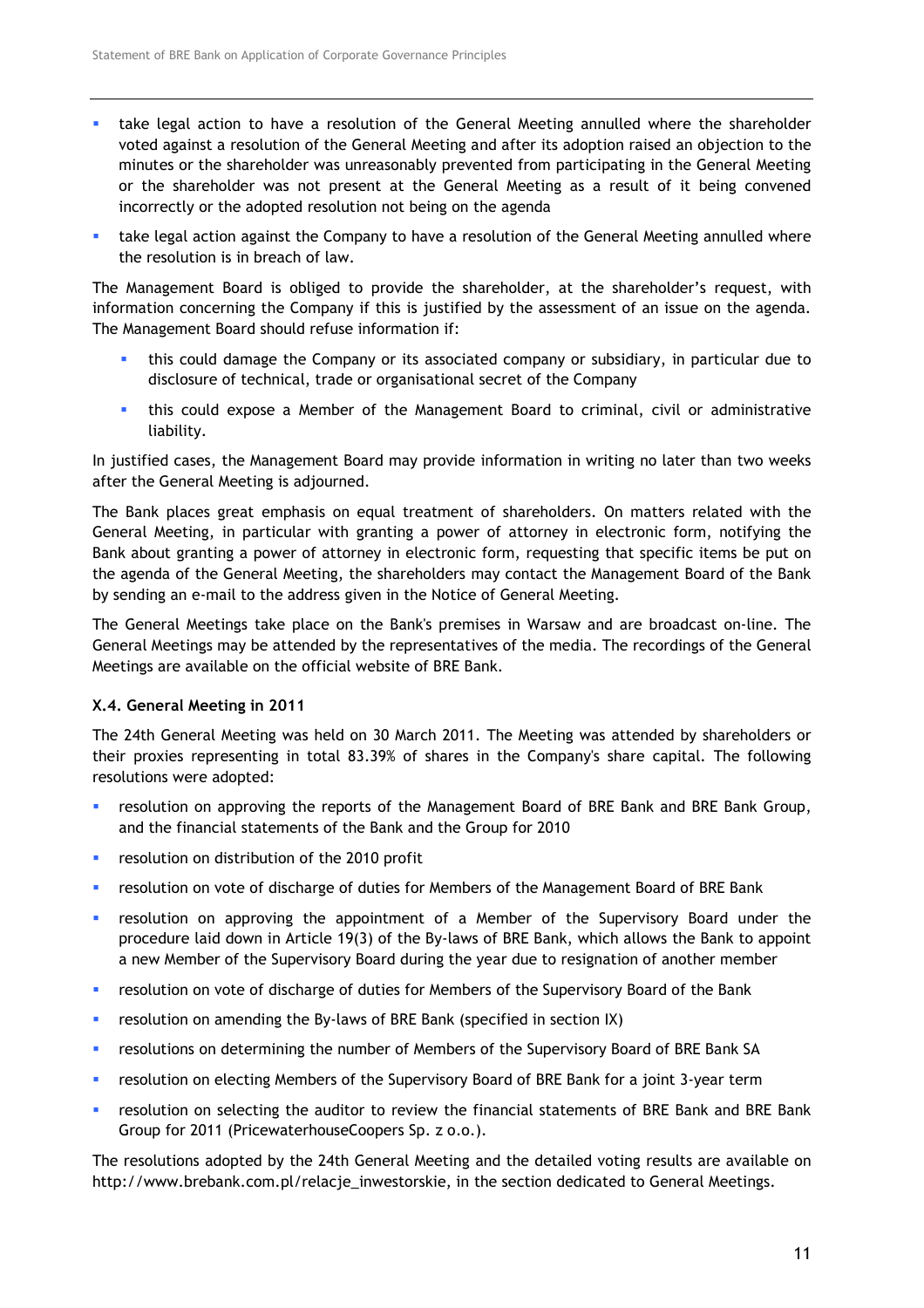# XI. Composition of and Changes in the Management Board and the Supervisory Board of the Bank and their Procedures

# XI.1 Composition of the Management Board

The Management Board is composed of at least three members appointed for a joint term of 5 years. The Members of the Management Board manage selected areas of the Bank's operation within the scope determined by the President of the Management Board. Resolutions of the Management Board specify in detail the division of powers and the procedures of replacement in the case of absence or holiday of the Management Board Members.

The current composition of the Management Board of BRE Bank is as follows:

| <b>Member/function</b>                                                                         | <b>Professional experience</b>                                                                                                                                                                                                                                                                                                                                                                                                                                                                                                                                                                                                                                                                                                                                                                                                                                                                                                                                                              |
|------------------------------------------------------------------------------------------------|---------------------------------------------------------------------------------------------------------------------------------------------------------------------------------------------------------------------------------------------------------------------------------------------------------------------------------------------------------------------------------------------------------------------------------------------------------------------------------------------------------------------------------------------------------------------------------------------------------------------------------------------------------------------------------------------------------------------------------------------------------------------------------------------------------------------------------------------------------------------------------------------------------------------------------------------------------------------------------------------|
| Cezary Stypułkowski<br>President of the Management<br>Board, CEO                               | Born in 1956, Cezary Stypułkowski holds a PhD in law from the<br>University of Warsaw. He studied at Columbia University Business<br>School in New York as a member of the Fulbright Program in 1988-<br>1989. In 1980s, he worked in government administration, among<br>others as secretary to the Economic Reform Committee of the<br>Council of Ministers and, in 1987, as advisor to the Prime Minister.<br>From February 1991, he chaired the Management Board of Bank<br>Handlowy S.A. for more than twelve years. He acted as President<br>of the Management Board of PZU Group from June 2003 to June<br>2006. In December 2006, Mr. Stypułkowski was appointed Managing<br>Director of J.P. Morgan Investment Bank responsible for Central<br>and Eastern Europe. Cezary Stypułkowski was also a member of the<br>Deutsche Bank International Advisory Board, INSEAD International<br>Advisory Board, Institute of International Finance in Washington<br>and Geneva Association. |
|                                                                                                | Appointed President of the Management Board of BRE Bank on<br>August 2, 2010, acting President of the Management Board of the<br>Bank as of October 1, 2010, approved as a President of the<br>Management Board by the Polish Financial Supervision Authority on<br>October 27, 2010.                                                                                                                                                                                                                                                                                                                                                                                                                                                                                                                                                                                                                                                                                                       |
| Karin Katerbau<br>Vice-President of the<br>Management Board, Chief<br><b>Financial Officer</b> | Born in 1963, graduate of Reutlingen University of Applied Science<br>and Groupe ESC in Reims (France) in 1989, holder of French and<br>German diploma in economics and business management. Started<br>her professional career in 1990 in Societe Generale - Elsaessische<br>Bank & Co in Frankfurt. In 1994, she joined the Commerzbank<br>Group. In 2001-2008, Ms. Katerbau worked for comdirect bank AG,<br>where from 2004 she held the position of Management Board<br>Member, Chief Financial Officer responsible, among others, for<br>finance and controlling. Since March 2008, Chief Operating Officer<br>of the Group Segment Private & Business Customers at<br>Commerzbank AG, Frankfurt.<br>Member of the Management Board of BRE Bank since September 5,                                                                                                                                                                                                                    |
|                                                                                                | 2008, Vice-President of the Management Board since October 1,<br>2009.                                                                                                                                                                                                                                                                                                                                                                                                                                                                                                                                                                                                                                                                                                                                                                                                                                                                                                                      |
| Wiesław Thor<br>Vice-President of the<br>Management Board, Chief Risk<br><b>Officer</b>        | Born in 1958, graduate of the Central School of Planning and<br>Statistics (currently Warsaw School of Economics), training<br>program "Train the Trainer" organised by KPMG and the South<br>Carolina Business School, and summer school of banking at McIntire<br>University Business School. Employed with BRE Bank since 1990 on<br>the following positions: specialist, division head, deputy director of<br>the Warsaw branch, director of the Credit Department, and Chief<br>Risk Officer since May 2000. As of August 1, 2002, Managing                                                                                                                                                                                                                                                                                                                                                                                                                                            |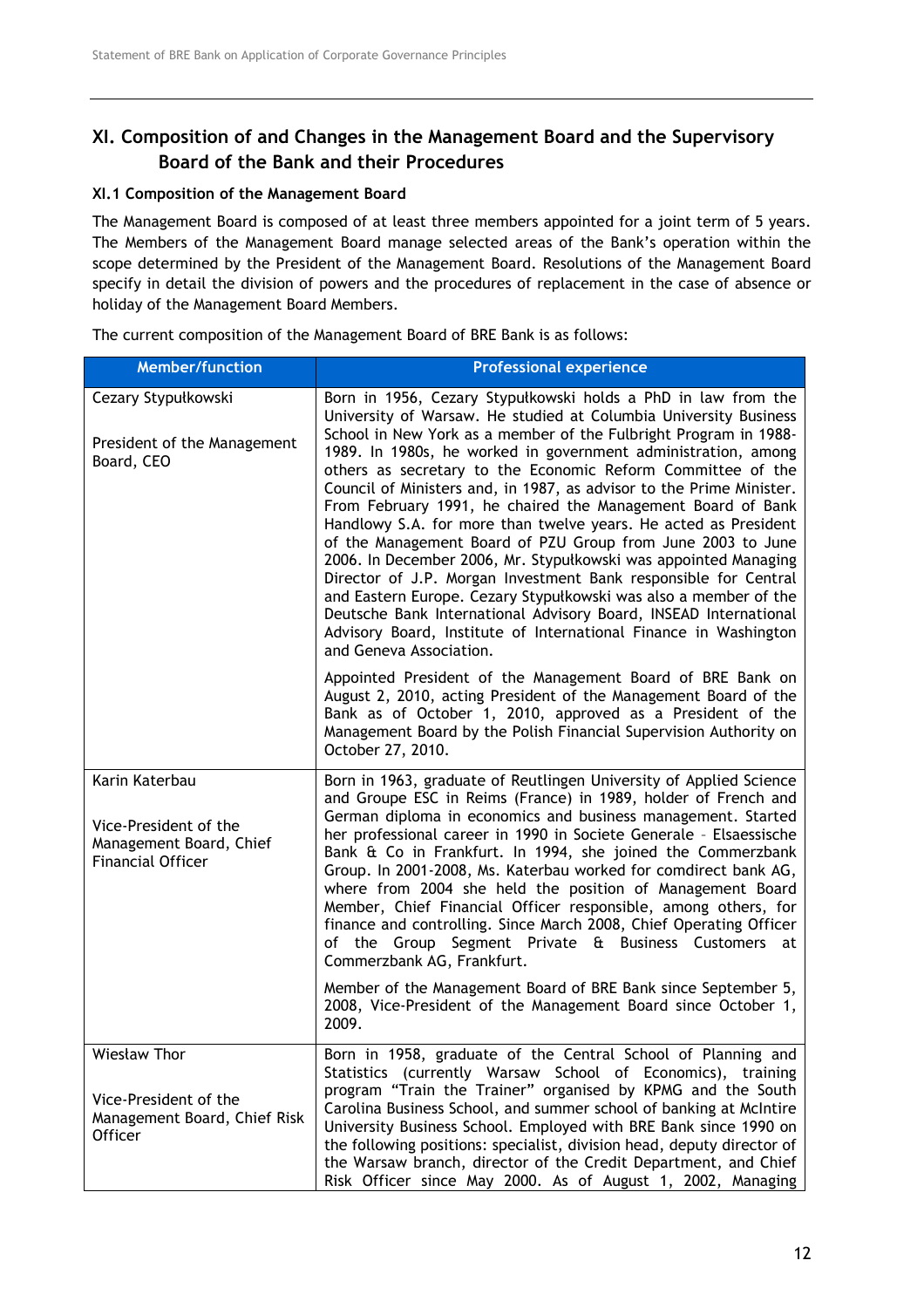|                                                                                               | Director at Bank Handlowy in Warsaw.                                                                                                                                                                                                                                                                                                                                                                                                                                                                                                                                                                                                                                 |  |  |  |  |
|-----------------------------------------------------------------------------------------------|----------------------------------------------------------------------------------------------------------------------------------------------------------------------------------------------------------------------------------------------------------------------------------------------------------------------------------------------------------------------------------------------------------------------------------------------------------------------------------------------------------------------------------------------------------------------------------------------------------------------------------------------------------------------|--|--|--|--|
|                                                                                               | On 2 November 2002, Mr. Thor was appointed Member of the<br>Management Board of BRE Bank, Chief Risk Officer. Vice-President<br>of the Management Board of BRE Bank since March 15, 2008.                                                                                                                                                                                                                                                                                                                                                                                                                                                                            |  |  |  |  |
| Przemysław Gdański<br>Member of the Management<br>Board, Head of Corporate                    | Born in 1967, graduated from the University of Gdańsk (major:<br>International Trade) and completed a one-year programme in<br>international banking and finance at Loughborough University in<br>the UK.                                                                                                                                                                                                                                                                                                                                                                                                                                                            |  |  |  |  |
| <b>Banking</b>                                                                                | In 1993 - 1995, worked for IBP Bank S.A., for ABN AMRO Bank<br>(Poland) and in 1998 he was seconded to ABN AMRO Bank<br>(Romania) in Bucharest. From 2001 he worked at the headquarters<br>of ABN AMRO in Amsterdam and was responsible for global clients'<br>portfolio within the Global Commodity Finance Department.                                                                                                                                                                                                                                                                                                                                             |  |  |  |  |
|                                                                                               | In 2002-2006, Managing Director of Large Corporates Division in<br>BPH Bank. From May to November 2006, Chief Executive Officer<br>and General Director of Calyon Bank Polska and Calyon SA Branch<br>in Poland. In November 2006, he took the position of Vice-<br>President of the Management Board in Bank BPH, responsible for<br>corporate banking and real estate financing.                                                                                                                                                                                                                                                                                   |  |  |  |  |
|                                                                                               | As a result of the merger of part of BPH Bank and Pekao S.A. -<br>Vice-President of the Board, responsible for Corporate Banking,<br>Markets and Investment Banking in Division of Pekao SA.                                                                                                                                                                                                                                                                                                                                                                                                                                                                         |  |  |  |  |
|                                                                                               | Member of the Management Board of BRE Bank since November 19,<br>2008.                                                                                                                                                                                                                                                                                                                                                                                                                                                                                                                                                                                               |  |  |  |  |
| Hans Dieter-Kemler<br>Member of the Management<br>Board, Head of Investment<br><b>Banking</b> | Born in 1968, graduated from the Westphalian Wilhelm University<br>of Münster in 1996. In 1991-1992, worked in Bond Trading<br>Department at Dresdner Bank. In 1996-1998, employed with Sal.<br>Oppenheim jr & Cie. KGaA, Financial Markets Department,<br>Frankfurt. In 1998-2005, Head of the Corporate Risk Advisory in the<br>Head Office of Commerzbank. Since 2005, member of the senior<br>management of Commerzbank responsible for international public<br>finance. He also acted as a managing director at Erste Europäische<br>Pfandbrief-Kommunalkreditbank AG in Luxemburg.                                                                             |  |  |  |  |
|                                                                                               | Member of the Management Board of BRE Bank since July 10, 2009.                                                                                                                                                                                                                                                                                                                                                                                                                                                                                                                                                                                                      |  |  |  |  |
| Jarosław Mastalerz<br>Member of the Management<br>Board, Head of Retail Banking               | Born in 1972. In 1996, graduated from the Faculty of Economics<br>and Foreign Trade at University of Łódź. In 1996-1998, worked in<br>the Audit Department of PricewaterhouseCoopers. In 1998-2003,<br>Marketing Director and then Financial Director in Zurich Group.<br>After the take-over of the Polish Zurich operations by Generali in<br>2003, Financial Director (also responsible for bank assurance) at<br>Generali TU and Generali TUnZ. Since 2006, Mr. Mastalerz has been<br>working for BRE Bank Group. Co-author of the insurance project<br>BRE Ubezpieczenia. President of the Management Board of BRE<br>Ubezpieczenia and BRE Ubezpieczenia TUiR. |  |  |  |  |
|                                                                                               | Member of the Management Board of BRE Bank since August 1,<br>2007.                                                                                                                                                                                                                                                                                                                                                                                                                                                                                                                                                                                                  |  |  |  |  |
| Christian Rhino                                                                               | Born in 1969, graduate of Berlin Technical University. In banking<br>since 1998 when he started working for Deutsche Bank AG, first as                                                                                                                                                                                                                                                                                                                                                                                                                                                                                                                               |  |  |  |  |
| Member of the Management<br>Board, Head of Operations and<br>ΙT                               | e-commerce coordinator, then as director of the eBusiness<br>Department, finally as Vice President of Corporate Banking. Since<br>2001 employed with Commerzbank, where he held the position of<br>Global Head Trade Finance & Transaction Services and Managing                                                                                                                                                                                                                                                                                                                                                                                                     |  |  |  |  |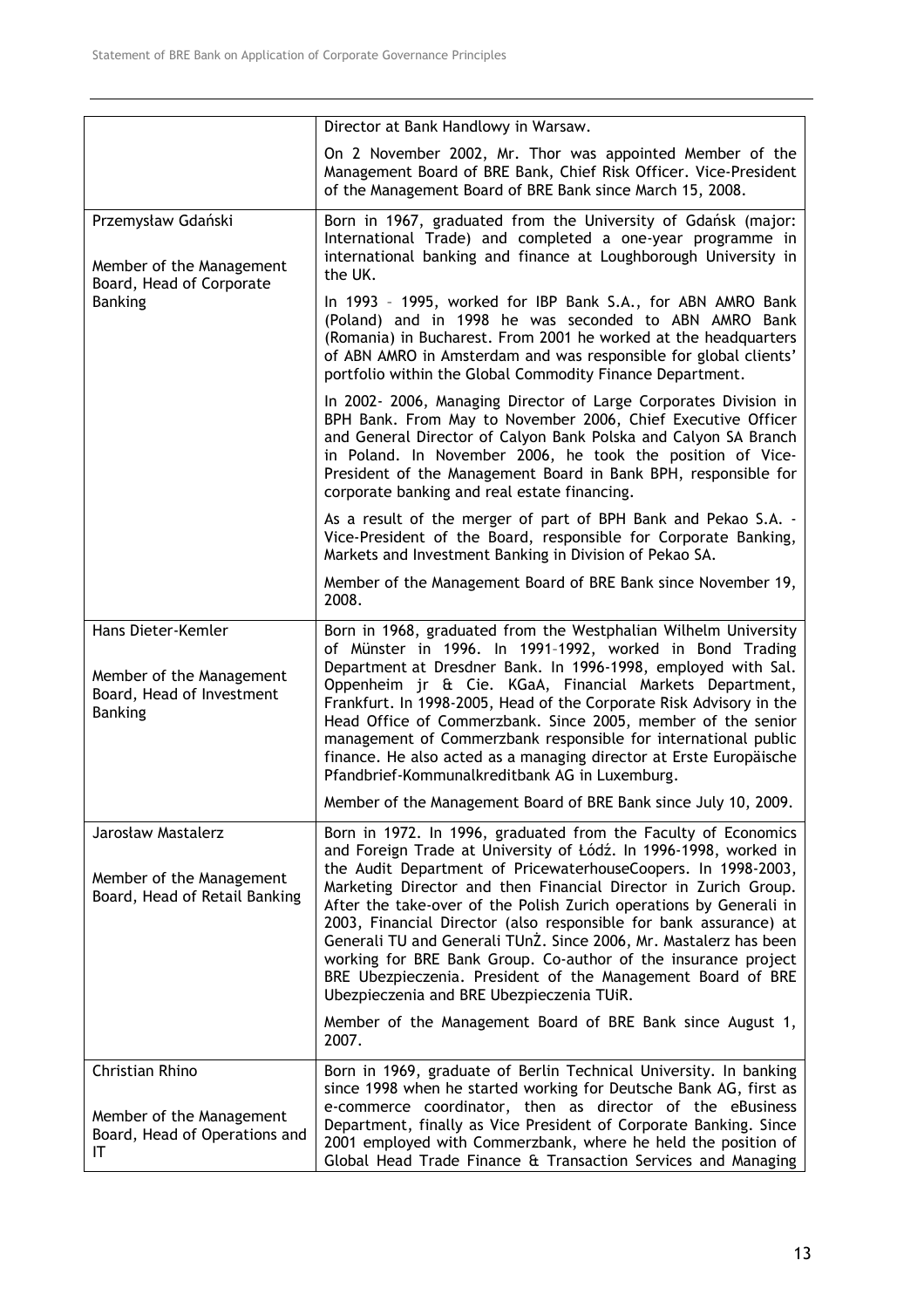| Director in Corporate Banking.                                      |
|---------------------------------------------------------------------|
| Member of the Management Board of BRE Bank since March 15,<br>2008. |

In 2011, the composition of the Management Board of BRE Bank remained unchanged. In December 2011, Ms Karin Katerbau, Vice-President of the Management Board, announced her intention to resign from the position at BRE Bank in the first half of 2012. Following her departure from BRE Bank, Ms Karin Katerbau will become a Member of the Management Board of Oldenburgische Landesbank. In January 2012, Christian Rhino, the Board Member responsible for Operations and IT, announced the termination of his employment in BRE Bank by the end of March. Starting from April, he will take a position as Managing Director in Commerzbank AG.

The term of the current Management Board expires on the day of the General Meeting in 2013.

#### XI.2. Authority and principles of operation of the Management Board

The Members of the Management Board are jointly liable for the overall operation of the Bank. They work collegially and inform each other about the most important matters concerning the Bank for which particular Members of the Management Board are responsible. The Management Board may appoint standing committees or teams to perform specific functions or to co-ordinate the work of organisational units of the Bank or to perform specific tasks.

The following committees led by Members of the Management Board operate at BRE Bank:

- Resource Management Committee (Chairperson: Cezary Stypułkowski)
- Capital Management Committee (Chairperson: Karin Katerbau)
- Assets and Liabilities Management Committee (ALCO) of BRE Bank Group (Chairperson: Hans-Dieter Kemler)
- **Risk Committee of BRE Bank (Chairperson: Wiesław Thor)**
- Credit Committee of the Management Board of BRE Bank (Chairperson: Wiesław Thor)
- Credit Policy Committee of Retail Banking (Chairperson: Wiesław Thor)
- Committee on Data Quality Management for the purposes of the Bank's regulatory requirements calculation /AIRB/ (Chairperson: Wiesław Thor)
- **IF Architecture Committee (Chairperson: Christian Rhino)**
- IT Projects Committee at BRE Bank SA (Chairperson: Christian Rhino).

The Management Board manages the Bank's business, represents the Bank and defines the guidelines for the Bank's operation, especially for the areas subject to risks, including the credit policy, the investment policy, the Bank's assets and liabilities management policy, and the guarantee policy. The Management Board presents to the Supervisory Board comprehensive information on all significant aspects of the Bank's operations and risks related to its operations as well as risk management methods, on a regular basis.

The Management Board operates pursuant to its Rules approved by the Supervisory Board (available on the Bank's website). The Rules determine among others the issues which require consideration of the Management Board as a collegial body and adoption of a resolution of the Management Board.

All resolutions are adopted by a majority of votes of the Management Board Members present at the meeting, and in the case of an equal number of opposing votes, the President of the Management Board has the casting vote. The Members of the Management Board strive to adopt resolutions by consensus.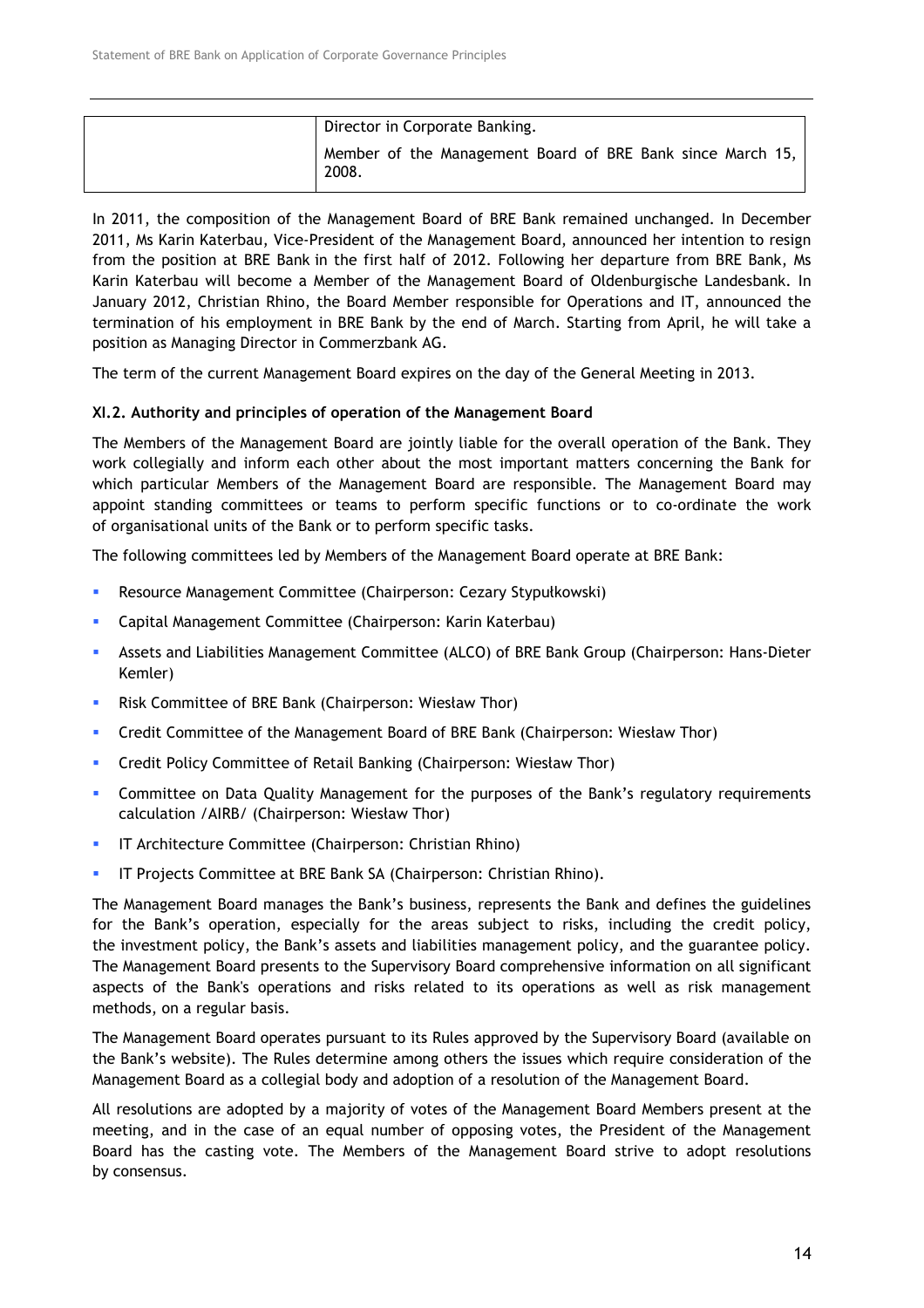Pursuant to best practice principle, the Rules of the Management Board stipulate that a Member of the Management Board should abstain from participating in decision-making on such matters where a conflict of interest arises or may potentially arise between the Bank and the Member of the Management Board, his or her spouse or relatives.

The Executive Committee of the Supervisory Board determines the rules and levels of remuneration of Members of the Management Board.

The rules of the incentive programme for the Management Board and rules on awarding bonuses to Members of the Management Board have been adopted by resolutions of the Supervisory Board.

Total remuneration of Management Board Members includes a fixed and a variable part. The fixed part includes basic remuneration of which amount is set for each Member of the Management Board. The second component is the annual cash bonus for the previous financial year. The final third component is the bonus in shares of BRE Bank and cash equivalent of Commerzbank shares which serves as a long-term incentive.

Both the annual cash bonus and the value of shares and cash equivalent of Commerzbank shares granted to each Member of the Management Board are determined by the following three factors:

- net return on equity (ROE) of BRE Bank Group or of the supervised area,
- total budget performance or budget performance in the supervised area,
- **·** individual assessment of the Management Board Member made by the Supervisory Board.

| Year<br>(in PLN thousand)                                                                            | <b>Basic</b><br>remuneration | <b>Other profits</b> | Cash<br>bonus | Cash<br>settlement of<br>the incentive<br>programme<br>based on<br><b>Commerzbank</b><br><b>shares</b> | <b>Total</b> |
|------------------------------------------------------------------------------------------------------|------------------------------|----------------------|---------------|--------------------------------------------------------------------------------------------------------|--------------|
| 2010 - Members of the<br>Management Board<br>who performed their<br>function on December<br>31, 2010 | 8,295.2                      | 928.7                | 1,167.3       | 907.0                                                                                                  | 11,298.2     |
| 2010 - former Members<br>of the Management<br>Board                                                  | 1,179.4                      | 4,525.0              | 225.0         | 263,3                                                                                                  | 6,192.7      |
| <b>Total 2010</b>                                                                                    | 9,474.6                      | 5,453.7              | 1,392.3       | 1,170.3                                                                                                | 17,490.9     |
| 2011 - Members of the<br>Management Board<br>who performed their<br>function on December<br>31, 2011 | 9,886.7                      | 1,198.0              | 6,977.8       | 934.0                                                                                                  | 18,996.5     |
| 2011 - former Members<br>of the Management<br>Board                                                  | 0                            | 0,1                  | 1,098.1       | 462.7                                                                                                  | 1 560.9      |
| <b>Total 2011</b>                                                                                    | 9,886.7                      | 1,198.1              | 8,075.9       | 1,396.7                                                                                                | 20,557.4     |

Total remuneration of the Management Board for the last two years is presented below:

Information on remuneration received by particular Management Board Members divided into the fixed and variable part is presented in item 43 of the explanatory notes to the Financial Statements of BRE Bank SA Group for 2011 in accordance with the International Financial Reporting Standards. The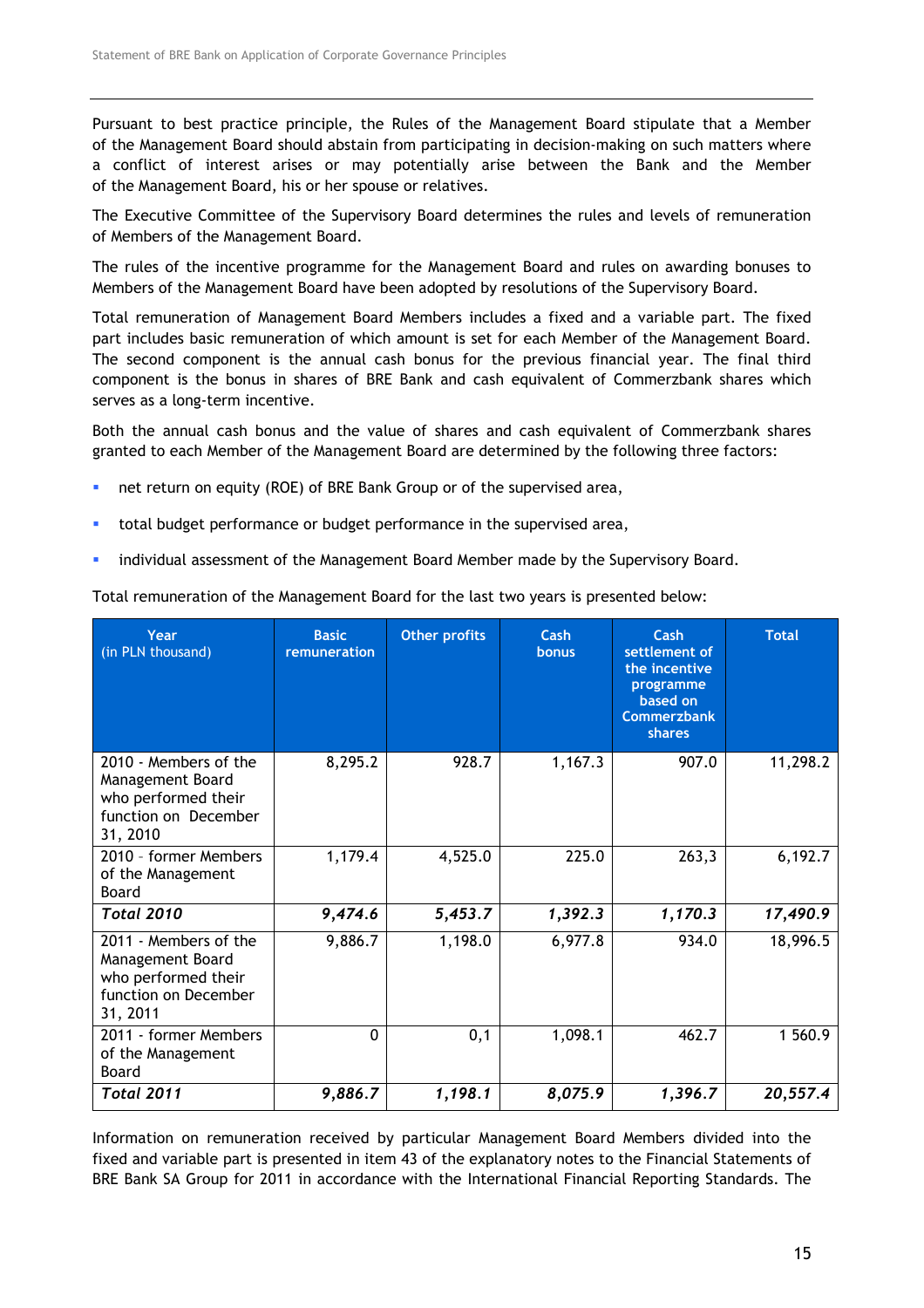description of the share-based incentive programme for the Management Board is presented in note 39 to the Financial Statements.

### XI.3. Composition of the Supervisory Board - changes in 2011

The Supervisory Board acts on the basis of adopted Rules and performs the functions provided for in the By-laws of BRE Bank, the Code of Commercial Partnerships and Companies, and the Banking Law Act. The By-laws of BRE Bank provide that the Supervisory Board consists of no less than five Members elected by the General Meeting for a joint term of three years. The number of the Supervisory Board Members is defined by the General Meeting. A Member of the Supervisory Board whose mandate expired in the course of the joint term of the Supervisory Board may be replaced with another person, elected by the Supervisory Board.

At least half of all Supervisory Board Members, including the Chairman, must hold Polish citizenship. Pursuant to the statutory requirement, at least two Supervisory Board Members are independent, unless the General Meeting decides otherwise. Independence criteria of the Supervisory Board Members are stipulated in the Rules of the Supervisory Board.

The General Meeting of Shareholders held on March 30, 2011 appointed the following Members of the Supervisory Board for a three-year term: Maciej Leśny – Chairman of the Supervisory Board, Achim Kassow - Deputy Chairman of the Supervisory Board, Andre Carls, Thorsten Kanzler, Sascha Klaus, Teresa Mokrysz, Waldemar Stawski, Eric Strutz, Jan Szomburg and Marek Wierzbowski. Thorsten Kanzler and Eric Strutz have been appointed Members of the Supervisory Board of BRE Bank for the first time. They replaced Stefan Schmittmann and Martin Zielke, Members of the Supervisory Board in the previous term.

After the General Meeting, there was one change in the composition of the Supervisory Board in 2011. Dr. Achim Kassow resigned from his position as Member of the Supervisory Board of the Bank as of 12 July 2011. On July 13, 2011, the Supervisory Board appointed Ulrich Sieber until the end of the present term. At the same time, Mr. Sieber was entrusted the function of Deputy Chairman of the Supervisory Board.

Furthermore, on February 13, 2012, BRE Bank received the resignation of Dr. Eric Strutz from his position as Member of the Supervisory Board with effect on March 30, 2012. Composition of the Supervisory Board is presented below:

| <b>Member/function</b>                               | <b>Professional experience</b>                                                                                                                                                                                                                                                                                                                                                                                                                                                                                                                                                                                                                                                                                                                                                                                                                                                                                                                                                                                                                                                  |
|------------------------------------------------------|---------------------------------------------------------------------------------------------------------------------------------------------------------------------------------------------------------------------------------------------------------------------------------------------------------------------------------------------------------------------------------------------------------------------------------------------------------------------------------------------------------------------------------------------------------------------------------------------------------------------------------------------------------------------------------------------------------------------------------------------------------------------------------------------------------------------------------------------------------------------------------------------------------------------------------------------------------------------------------------------------------------------------------------------------------------------------------|
| Maciej Leśny<br>Chairman of the<br>Supervisory Board | Born in 1946. In 1969, graduated from the Faculty of Economy of the<br>Warsaw University. During his professional career, Mr. Leśny worked<br>for 6 years in the shipbuilding industry in Gdańsk and 8 years for<br>Zakłady Elektronicznej Techniki Obliczeniowej. For more than 22<br>years he had worked in the central state administration, including 8<br>years in the position of Undersecretary of State: in the Ministry of<br>Foreign Economic Cooperation; the Ministry of Economy; the Ministry<br>of Economy, Labour and Social Policy; and finally in the Ministry of<br>Infrastructure. Completed post-graduate studies and training at US<br>universities: the Michigan University (Business School of<br>Administration) and De Paul University (Chicago). In 1992-1993, as a<br>scholarship holder of the US government, Mr. Lesny studied at the<br>American University in Washington, DC. During his scholarship he<br>served a four-month internship at the World Bank and completed a<br>privatization training course in the International Monetary Fund. |
|                                                      | From March 1994 to 1998, Chairman of the Supervisory Board of BRE<br>Bank. By December 2001, Member of the Supervisory Board. In 2004,<br>Mr. Leśny was re-elected Chairman of the Supervisory Board.                                                                                                                                                                                                                                                                                                                                                                                                                                                                                                                                                                                                                                                                                                                                                                                                                                                                           |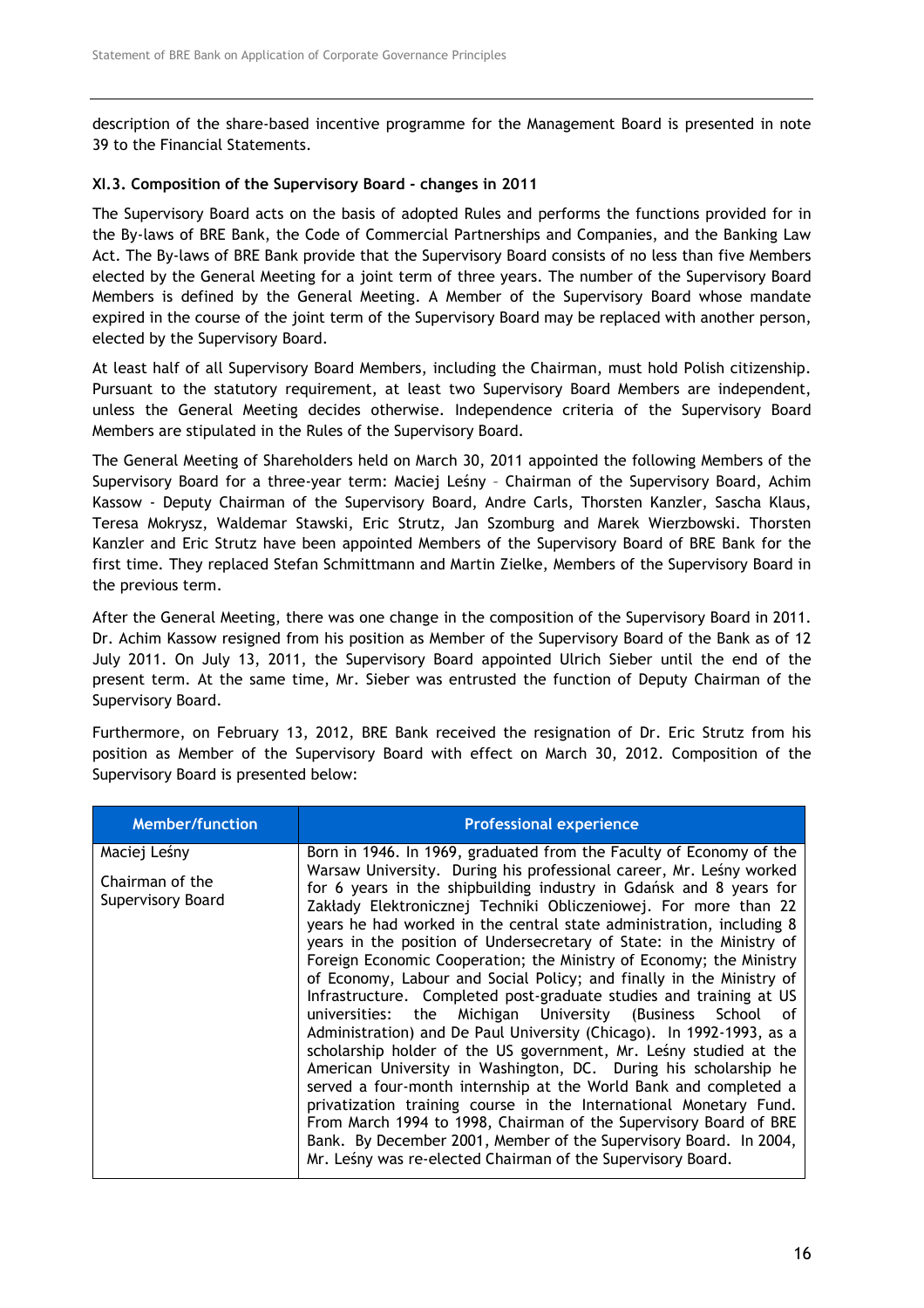| <b>Ulrich Sieber</b><br>Deputy Chairman of the<br>Supervisory Board | Born in 1965. Graduate of the Banking Academy (Bankakademie) in<br>Frankfurt am Main. In 1983-1991, employed with Bayerische<br>Vereinsbank AG. Afterwards, Mr. Sieber worked for Credit Suisse<br>Deutschland AG in Frankfurt am Main, at first as credit officer, then<br>as Head of HR Development Department. In 1996-2001, employed<br>with JP Morgan GmbH Deutschland in Frankfurt am Main, at first as<br>Chief Administration Officer and then as Chief Operating Officer in<br>Investment Banking. In 2001-2005, director at Dresdner Bank AG. In<br>early 2006, Mr. Sieber took the executive position of Commerzbank's<br>HR department. Since June 2009, Member of the Management Board<br>of Commerzbank AG.                                                                                                                                                   |
|---------------------------------------------------------------------|-----------------------------------------------------------------------------------------------------------------------------------------------------------------------------------------------------------------------------------------------------------------------------------------------------------------------------------------------------------------------------------------------------------------------------------------------------------------------------------------------------------------------------------------------------------------------------------------------------------------------------------------------------------------------------------------------------------------------------------------------------------------------------------------------------------------------------------------------------------------------------|
| <b>Andre Carls</b><br>Member of the Supervisory<br>Board            | Born in 1963. Graduate of the University of Cologne, PhD in<br>economics. Employee of Commerzbank since 1990. In 1998-2000,<br>played a key role in developing the investment banking division of<br>Commerzbank in London. From 2000 to 2008, acted as Member of the<br>Management Board of comdirect bank AG, from November 2004 to<br>March 2008 - as CEO. From March to September 2008, Chief Financial<br>Officer and Vice-President of the Management Board of BRE Bank.<br>Since March 2008, CEO of Commerzbank Auslandsbanken Holding AG,<br>Frankfurt, and CEO of Central & Eastern Europe-Holding of<br>Commerzbank AG.                                                                                                                                                                                                                                           |
| <b>Thorsten Kanzler</b><br>Member of the Supervisory<br>Board       | Born in 1964. Studied microeconomics and mechanical engineering at<br>the University of Technology in Darmstadt (Germany), where he<br>obtained the Diplom-Wirtschaftsingenieur (M.Sc. Eng.). From 1991 to<br>2004, employed at Deutsche Bank AG on various positions in the<br>treasury and risk management area in Frankfurt, New York, Sydney<br>and London. Between 2004 and 2007, Director for Treasury of the<br>Group and Board Member for Corporate & Investment Banking in<br>WestLB AG in Düsseldorf. Since May 2007, Head of Group Treasury &<br>Capital Management at Dresdner Bank AG in Frankfurt am Main. Since<br>the beginning of 2009, Divisional Board Member for Group Treasury at<br>Commerzbank AG. Mr. Kanzler is responsible for assets and liabilities<br>management, cash funds and repo transactions management and<br>capital market financing. |
| Sascha Klaus<br>Member of the Supervisory<br>Board                  | Born in 1970. Graduated from the Frankfurt School of Finance and<br>Management. In 1992-1999, employed at Deutsche Bank AG on<br>various positions in the financial institutions, corporate finance and<br>investment banking risk areas. From January 2000 to April 2008, held<br>managerial positions at Dresdner Kleinwort in New York, in particular<br>Managing Director for Investment Banking Risk Management (from<br>February 2003). In May 2008, took up a similar position at Dresdner<br>Bank AG, Frankfurt/ London. Since 2009, Mr. Klaus had been<br>Banking<br>Risk<br>responsible<br>for Investment<br>Management<br>at<br>Commerzbank AG. Since March 2010, Member of the Management<br>Board of Commerzbank Auslandsbanken Holding AG responsible for<br>risk management in Central and Eastern Europe.                                                   |
| Teresa Mokrysz<br>Member of the Supervisory<br>Board                | Born in 1952. Graduated from the University of Economics in<br>Katowice in 1978. Co-owner of MOKATE. In 1992-1994, launched<br>cappuccino coffee as a new product on the Polish market and<br>acquired a 70% market share and a leading position in this product<br>category. In 1994-1995, built a greenfield MOKATE plant in Ustroń,<br>and in 2001 another one in Zory. The investments allowed Ms.<br>Mokrysz to introduce her company on the market for half-finished<br>products. At present, leading a group of nine MOKATE companies,<br>five of which are based abroad.<br>Winner of the "Leader of the Decade" title given by Gazeta Wyborcza<br>daily, and the "Success of the Decade" title given by the Businessman<br>Magazine. In 2000, the International Foundation for Women's                                                                             |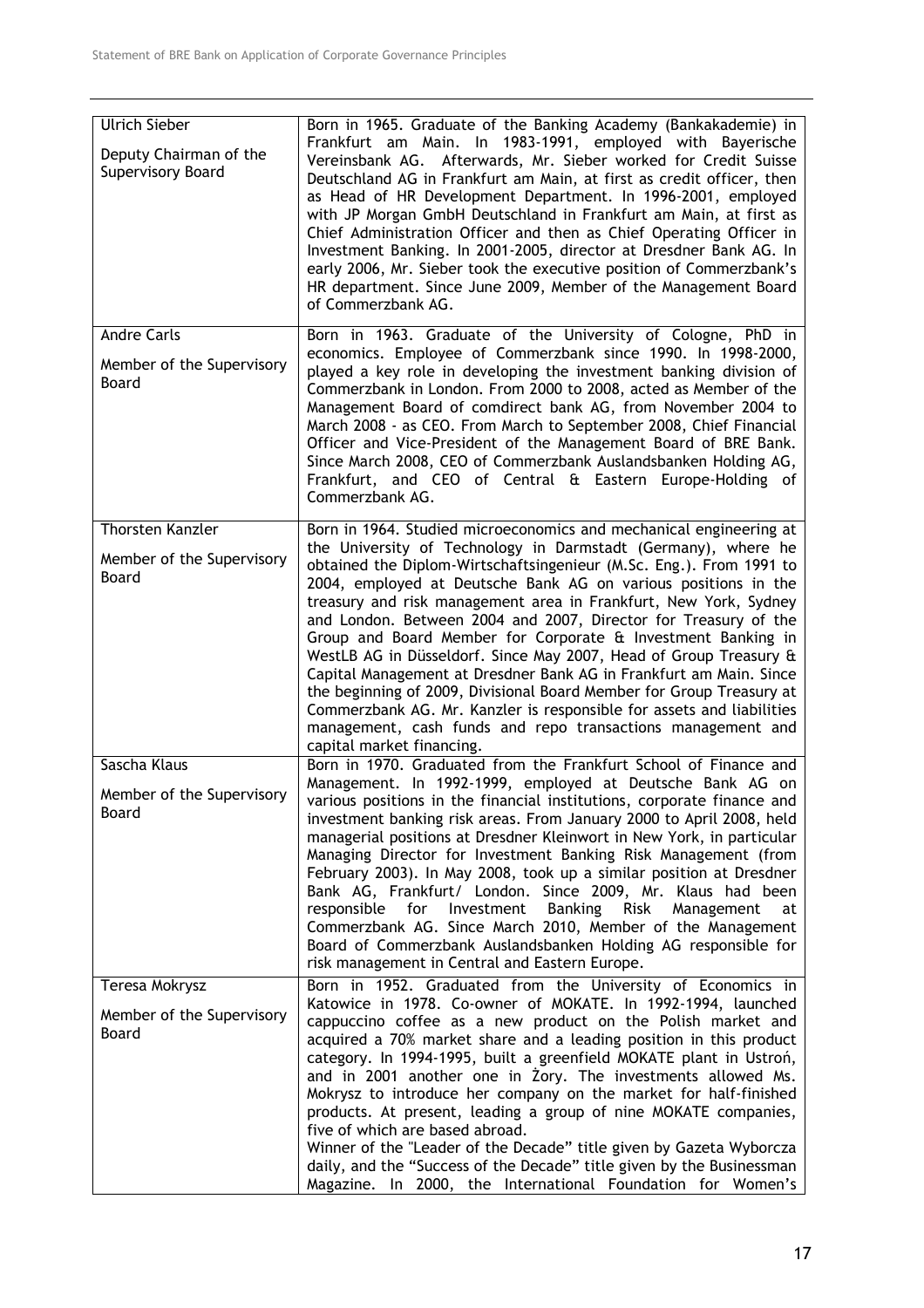| Waldemar Stawski<br>Member of the Supervisory<br>Board         | Entrepreneurial Spirit from Los Angeles awarded Ms. Mokrysz the title<br>of "the most entrepreneurial woman of the world". Founder of<br>scholarships for talented and impoverished youth, provides financial<br>support to health care institutions, nursing homes, orphanages and<br>schools.<br>Born in 1958. Graduate of the Gdańsk Technical University and post-<br>graduate studies in financial analysis, accounting and finance. In<br>1983-1991, member of the teaching staff of the Maritime University<br>of Gdynia. From 1991, employee of Pomorski Bank Kredytowy, from<br>1993 - Director of the Branch in Gdynia. In 1995-2000, Director of the<br>Regional Branch of PKO BP in Gdańsk. In 2000, Mr. Stawski was<br>appointed Vice-President of the Management Board of PKO BP SA<br>responsible for managing the treasury, corporate clients, capital<br>market and corporate governance areas. From June 2002 to February<br>2003, Chairman of the Team of Receivers for Wschodni Bank<br>Cukrownictwa SA. Then, Member of the Management Board of CTL<br>Logistics SA and General Director of the Polish Association of                                                                                                                                                                                                       |
|----------------------------------------------------------------|--------------------------------------------------------------------------------------------------------------------------------------------------------------------------------------------------------------------------------------------------------------------------------------------------------------------------------------------------------------------------------------------------------------------------------------------------------------------------------------------------------------------------------------------------------------------------------------------------------------------------------------------------------------------------------------------------------------------------------------------------------------------------------------------------------------------------------------------------------------------------------------------------------------------------------------------------------------------------------------------------------------------------------------------------------------------------------------------------------------------------------------------------------------------------------------------------------------------------------------------------------------------------------------------------------------------------------------------------|
|                                                                | Transport and Logistics Employers. At present, associate to<br>Doradztwo Ekonomiczne Dariusz Zarzecki as Director. Holder of the<br>Accounting Certificate issued by the Minister of Finance, authorising<br>him to provide bookkeeping services.                                                                                                                                                                                                                                                                                                                                                                                                                                                                                                                                                                                                                                                                                                                                                                                                                                                                                                                                                                                                                                                                                                |
| Eric Strutz<br>Member of the Supervisory<br><b>Board</b>       | Born in 1964. Studied business administration at the University of<br>Erlangen- Nuremberg and the University of St. Gallen. In 1989,<br>obtained his "lic. oec. HSG"; in 1991, awarded the MBA degree from<br>the University of Chicago; in 1993, obtained a PhD degree at the<br>University of St. Gallen. In 1993, joined The Boston Consulting Group<br>where he became Vice-President, Director and Partner in 2000. A<br>year later, Mr Strutz joined Commerzbank AG as Executive Vice<br>President for Strategy and Controlling. In June 2003, appointed Chief<br>Financial Officer, while in April 2004, Member of the Management<br>Board of Commerzbank AG.                                                                                                                                                                                                                                                                                                                                                                                                                                                                                                                                                                                                                                                                             |
| Jan Szomburg<br>Member of the Supervisory<br>Board             | Born in 1951. Graduate of the University of Gdańsk, PhD in<br>economics. Previously worked as an assistant and then as a lecturer<br>at the University of Gdańsk. Founder and the President of the<br>Management Board of the Gdańsk Institute for Market Economics. In<br>1990s, Chairman of the Supervisory Board of Polski Bank Rozwoju and<br>Bank Gdański, advisor to the ownership transformation minister,<br>member of the Prime Minister's Ownership Transformation Council.<br>Economic advisor to the prime minister, chairman of the Prime<br>Minister's Ownership Transformation Council.                                                                                                                                                                                                                                                                                                                                                                                                                                                                                                                                                                                                                                                                                                                                           |
| Marek Wierzbowski<br>Member of the Supervisory<br><b>Board</b> | Born in 1946. Full professor of the University of Warsaw, legal<br>counsel, partner to the law office "Prof. Marek Wierzbowski i<br>Partnerzy - Adwokaci i Radcowie Prawni", member of the Public<br>Procurement Council, president of the Court of the Chamber of<br>Brokerage Houses, vice-chairman of the Stock Exchange Board. Mr.<br>Wierzbowski was a vice dean of the Law and Administration Faculty,<br>and deputy vice chancellor of the University of Warsaw. For many<br>years he was a partner in international law firms: Weil Gotshal &<br>Manges,<br>and<br>then<br>Linklaters.<br>Mr.<br>Wierzbowski<br>represents<br>entrepreneurs in proceedings before administrative bodies, and<br>before administrative and arbitrage courts. Professor Wierzbowski<br>has been leading legal teams servicing numerous transactions, in<br>particular the sale of shares of privatized large enterprises. Creator<br>of brokerage houses, representative of the Securities and Exchanges<br>Commission and the Commission for Banking Supervision in<br>proceedings before the Supreme Administrative Court. Acted as<br>advisor to the Ownership Transformation Minister, Treasury Minister,<br>and President of the Power Industry Regulatory Office, and as vice-<br>president of the Arbitrage Court at the Polish Chamber of Commerce |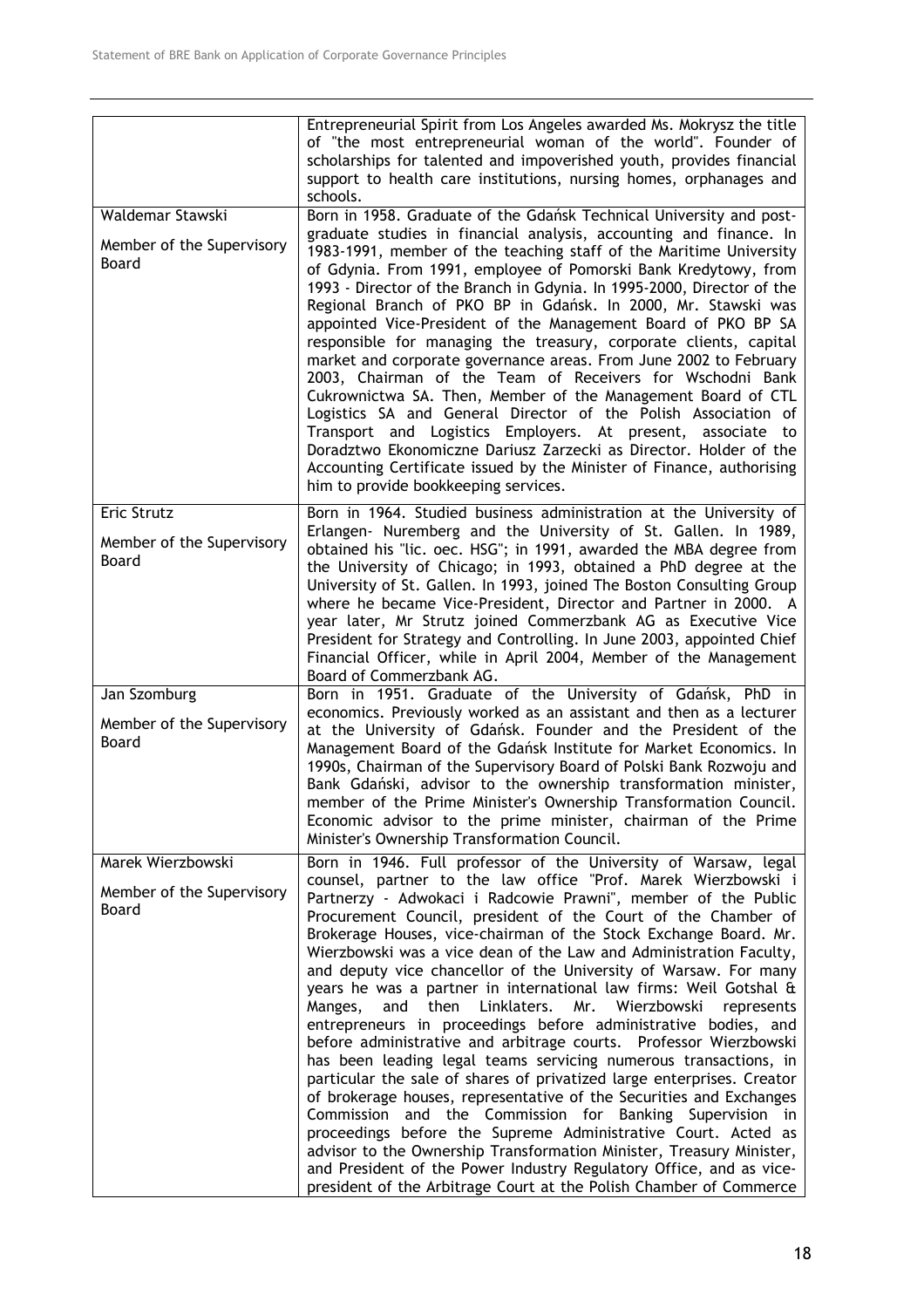| ın<br>w<br>עו |
|---------------|

The composition of the Supervisory Board reflects the care exercised to achieve the greatest possible diversification of members both in terms of their professional experience as well as their knowledge and skills. The Supervisory Board is composed of representatives of BRE Bank's main shareholder, specialists of science and business, and persons having vast legal knowledge and banking expertise.

Independent Members of the Supervisory Board of BRE Bank are: Maciej Leśny, Teresa Mokrysz, Waldemar Stawski and Marek Wierzbowski. Jan Szomburg does not meet the independence criterion, as he has been acting as Supervisory Board Member for more than 12 years. Dependent Members, having relations with the dominant shareholder of BRE Bank, are: Andre Carls, Thorsten Kanzler, Sascha Klaus, Ulrich Sieber and Eric Strutz.

The term of the Supervisory Board expires on the day of the General Meeting in 2014.

#### XI.4 Authority and principles of operation of the Supervisory Board

The powers of the Supervisory Board involve in particular:

- providing the Management Board with advice and exercising supervision over the Management Board in developing guidelines for the Bank's operation which is risk bearing, including its credit, investment, guarantee policies, as well as compliance policy, and approving proposals of the Management Board concerning the Bank's basic organisational structure
- exercising supervision over compliance of the Bank's regulations with regard to risk taking with the strategy and the financial plan of the Bank
- approving the rules of information policy adopted by the Management Board, regarding risk management and capital adequacy
- approving strategies and procedures developed by the Management Board regarding the internal control system, the risk management system, the internal capital assessment process, capital management and capital planning
- assessing the adequacy and effectiveness of the risk management system
- examining all regular reports and exhaustive information received from the Management Board on all important aspects relating to the Bank's operation, the risk related to its operation, and the manner and effectiveness of risk management
- drawing up a concise assessment of the Bank's situation in order to submit it to the Ordinary General Meeting and append it to the annual report of the Bank for the previous financial year,
- approving the Bank's annual financial plans, multi-year development plans, as well as a strategy of the Bank's operation and the rules of prudent and stable management of the Bank
- reviewing any motions and matters subject to resolutions of the General Meeting, including draft resolutions of the General Meeting; drawing up justifications for draft resolutions to be submitted for approval of the General Meeting
- **EXECT** issuing or approving the rules provided for in the Bank's By-laws
- appointing and dismissing the President, the Vice-Presidents and other Members of the Management Board in accordance with the Banking Law, taking into consideration relevant qualifications for performing the functions assigned to them
- defining terms and conditions of contracts and setting remuneration for the Management Board
- authorising the Chairman of the Supervisory Board to represent the Bank in agreements with Members of the Management Board, and also when signing management contracts with Members of the Management Board
- approving conclusion of or amendments to any significant agreement or arrangement with Members of the Management Board or the Supervisory Board
- approving conclusion of, amendments to or termination of any significant affiliation agreements or co-operation agreements
- analysing the reports from the director of the Internal Audit Department, received at least once a year.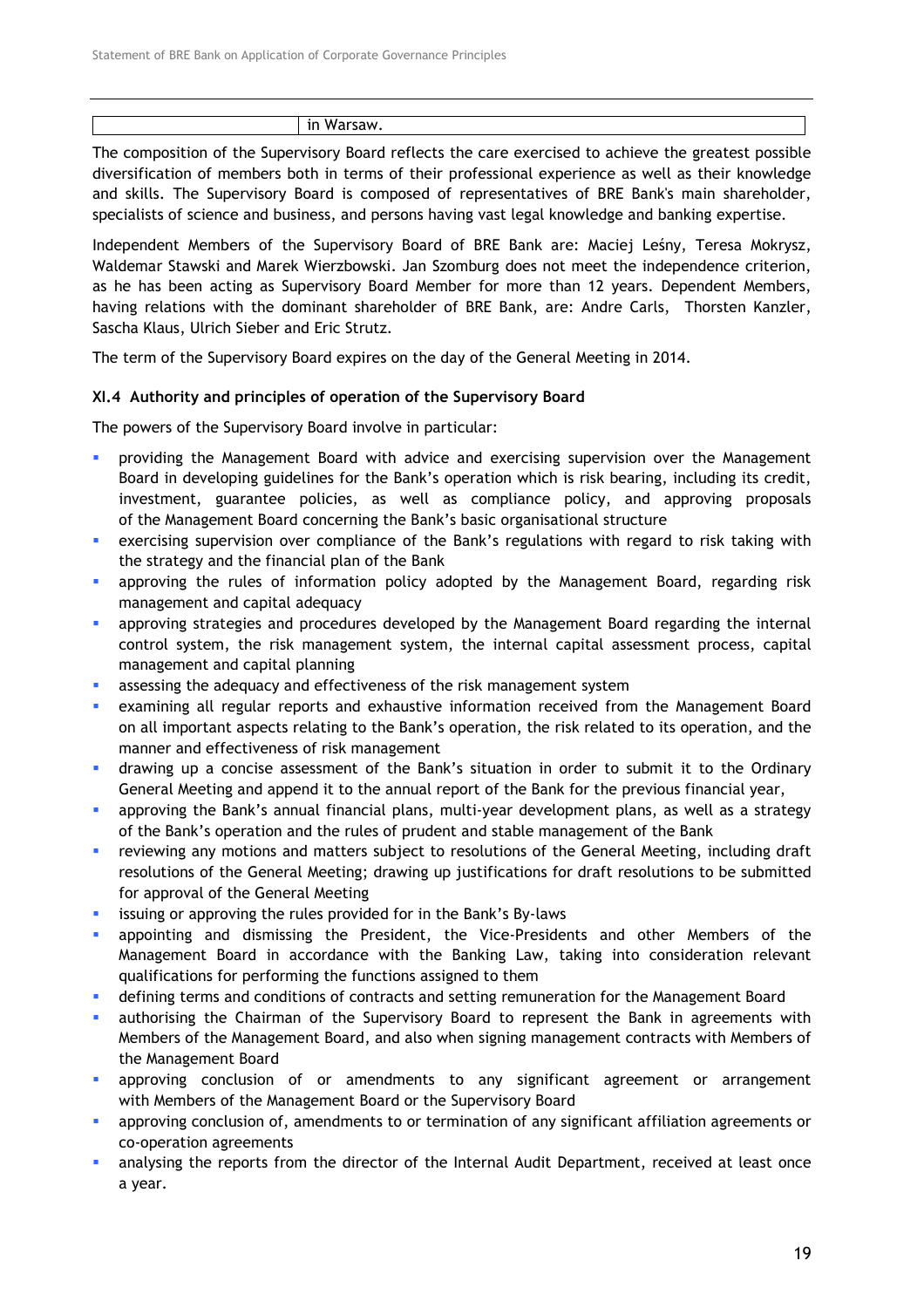Meetings of the Supervisory Board are convened by the Chairman of the Supervisory Board on his or her own initiative, or on request of the Management Board, or on request of a Supervisory Board Member, no less frequently than three times a year. All the Management Board Members participate in meetings of the Supervisory Board except for those agenda items which directly concern the Management Board or its Members.

Resolutions of the Supervisory Board are adopted by a simple majority of votes cast. In the case of an equal number of opposing votes, the Chairman of the Supervisory Board has the casting vote. No resolution should be passed without the consent of the majority of independent Members of the Supervisory Board on the following matters:

- any benefits provided by the Bank or any entities associated with the Bank to the benefit of Members of the Management Board
- consent for the Bank to enter in a significant agreement with an entity associated with the Bank, a Member of the Supervisory Board or the Management Board, and entities associated with them.

The Supervisory Board has 3 Committees: the Executive Committee, the Risk Committee, and the Audit Committee.

The tasks of the Executive Committee involve, in particular, exercising regular supervision of the Bank's operation in the periods between meetings of the Supervisory Board. The Executive Committee authorises the Management Board to acquire, encumber or dispose of real estate, perpetual leasehold, or interests in real estate, shares or equity interests in companies, and other fixed assets if the value of the transaction exceeds 1% of the Bank's own funds, handles matters related with the principles and levels of remuneration of Members of the Management Board, monitors the level and structure of remuneration of the Members of the Management Board, and issues opinions on granting Members of the Management Board approval for engaging in competitive activity.

The Executive Committee is composed of Maciej Leśny as Chairman and Members: Andre Carls, Jan Szomburg and Ulrich Sieber, who replaced Achim Kassow in July 2011.

The Audit Committee issues opinions about the selection of the Bank's statutory auditor by the General Meeting, recommends that the Supervisory Board approve or reject financial statements, exercises regular supervision over the internal control system at the Bank, and approves changes proposed by the Management Board of the Bank as regards the head of the Internal Audit Department.

The Audit Committee must be composed of at least one independent Supervisory Board Member with qualifications and experience in accounting and finance.

The Audit Committee is composed of: Eric Strutz as Chairman, and Andre Carls, Maciej Leśny and Teresa Mokrysz as Members.

The Risk Committee has among others the following tasks: exercising permanent supervision over credit risk, market risk and operational risk. Moreover, the Risk Committee issues recommendations on approval or rejection of the transactions, provided for in the Banking Law, between the Bank and members of the Bank's authorities, and recommendations on approval or rejection of the Bank's information policy regarding risk management.

The Risk Committee is composed of: Sascha Klaus as Chairman, and Thorsten Kanzler, Maciej Leśny and Waldemar Stawski as Members.

All standing committees acting within the Supervisory Board make reports pertaining to their performance in the past reporting period available to shareholders. The aforesaid reports are appended to the set of materials for the Ordinary General Meeting.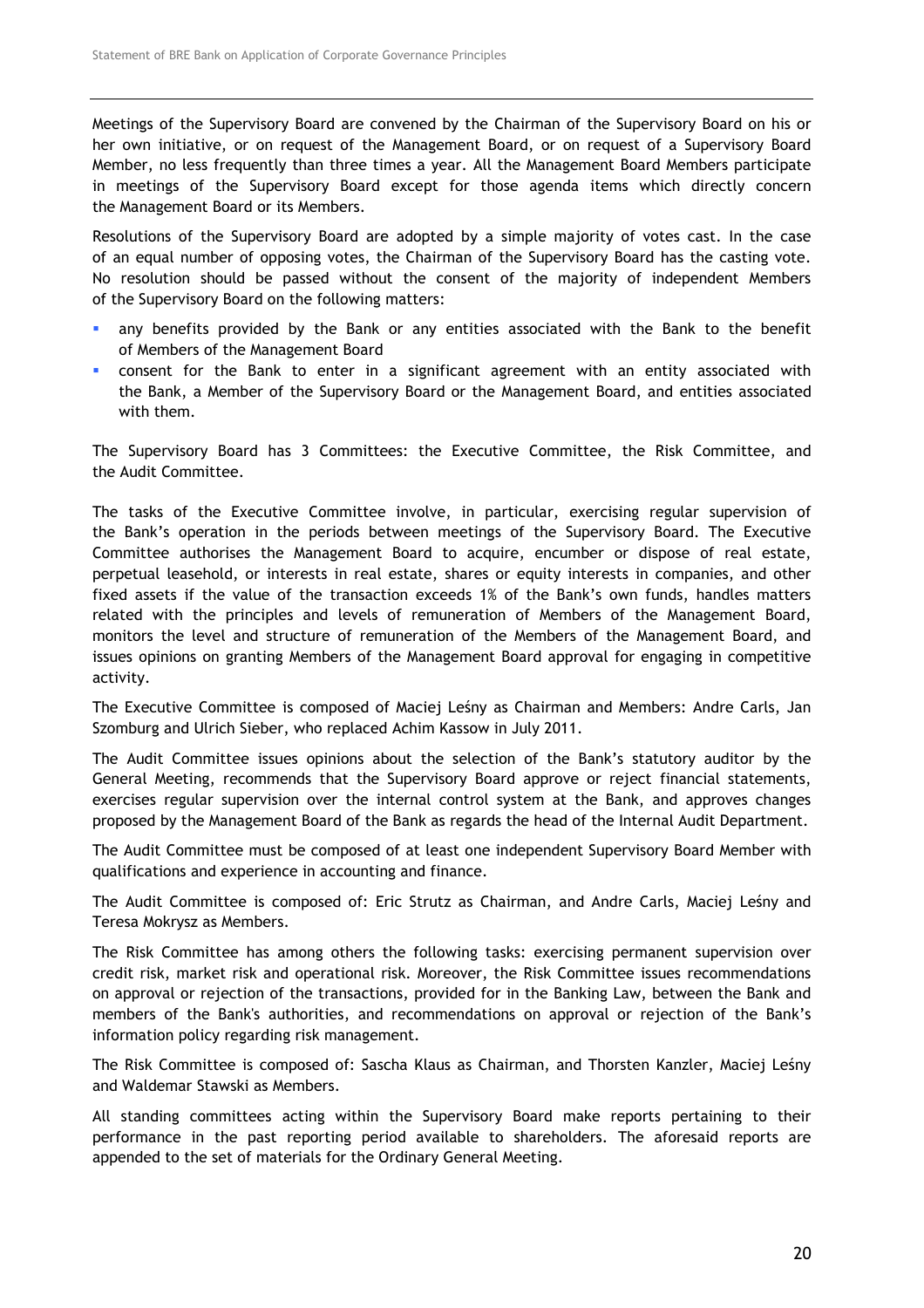The amount of monthly remuneration of the Members of the Supervisory Board was set in Resolution No. 27 adopted by the 17<sup>th</sup> General Meeting of BRE Bank held on April 21, 2004.

Additional monthly remuneration is granted for participation in standing committees: 50% of monthly basic remuneration for the first committee and 25% for participating in every other committee. Total remuneration for the participation in committees cannot exceed 75% of the basic remuneration.

Total remuneration of the Supervisory Board paid in 2011 amounted to PLN 2,057.9 thousand, up by PLN 202.3 M YoY.

Detailed information about the remuneration amounts paid to individual Members of the Supervisory Board is included in explanatory note no. 43 to the Financial Statements of BRE Bank SA Group for 2011 in accordance with the International Financial Reporting Standards.

## XI.5. Operations of the Supervisory Board and its Commissions in 2011

In 2011, the Supervisory Board, including especially the Executive Committee, co-operated closely and on a regular basis with the Management Board in order to develop the Mid-term Business Plan for BRE Bank Group for 2012-2015 and the strategic directions for the future business development of BRE Bank Group.

In 2011, the Supervisory Board held 6 meetings and adopted 51 resolutions. The resolutions concerned among others:

- adoption of the financial statements of BRE Bank and BRE Bank Group and of other materials for the Ordinary General Meeting
- **adoption of the financial plan for 2012**
- adoption of the Mid-term Plan for 2012-2015
- **Preference** issues
- adoption of amendments to the Rules of the Supervisory Board
- adoption of the new text of the By-laws of BRE Bank
- **allocation of funds to BRE Bank's Foundation**
- adoption of the report on compliance risk management
- **adoption of the Compliance Policy**
- adoption of the new rules and scope of operation of the Risk Committee of the Supervisory Board
- **adoption of the Internal Audit Plan for 2011**
- **adoption of the Capital Management Policy**
- adoption of the Internal Capital Adequacy Assessment Process (ICAAP) in BRE Bank Group
- implementation of the Employee Programme and the Incentive Programme for Management Board Members
- **adoption of the Capital Investments Policy Principles**
- adoption of the assessment of the Internal Control and Risk Management System in 2010
- approval for changing the procedure for supervising credit risk by the Risk Committee of the Supervisory Board concerning banks, credit institutions and international financial institutions
- **adoption of the Operational Risk Management Strategy and Policy**
- adoption of the Report of the Outsourcing Coordinator on Implementation of the Outsourcing Policy in 2010
- adoption of amendments to the Rules of Internal Control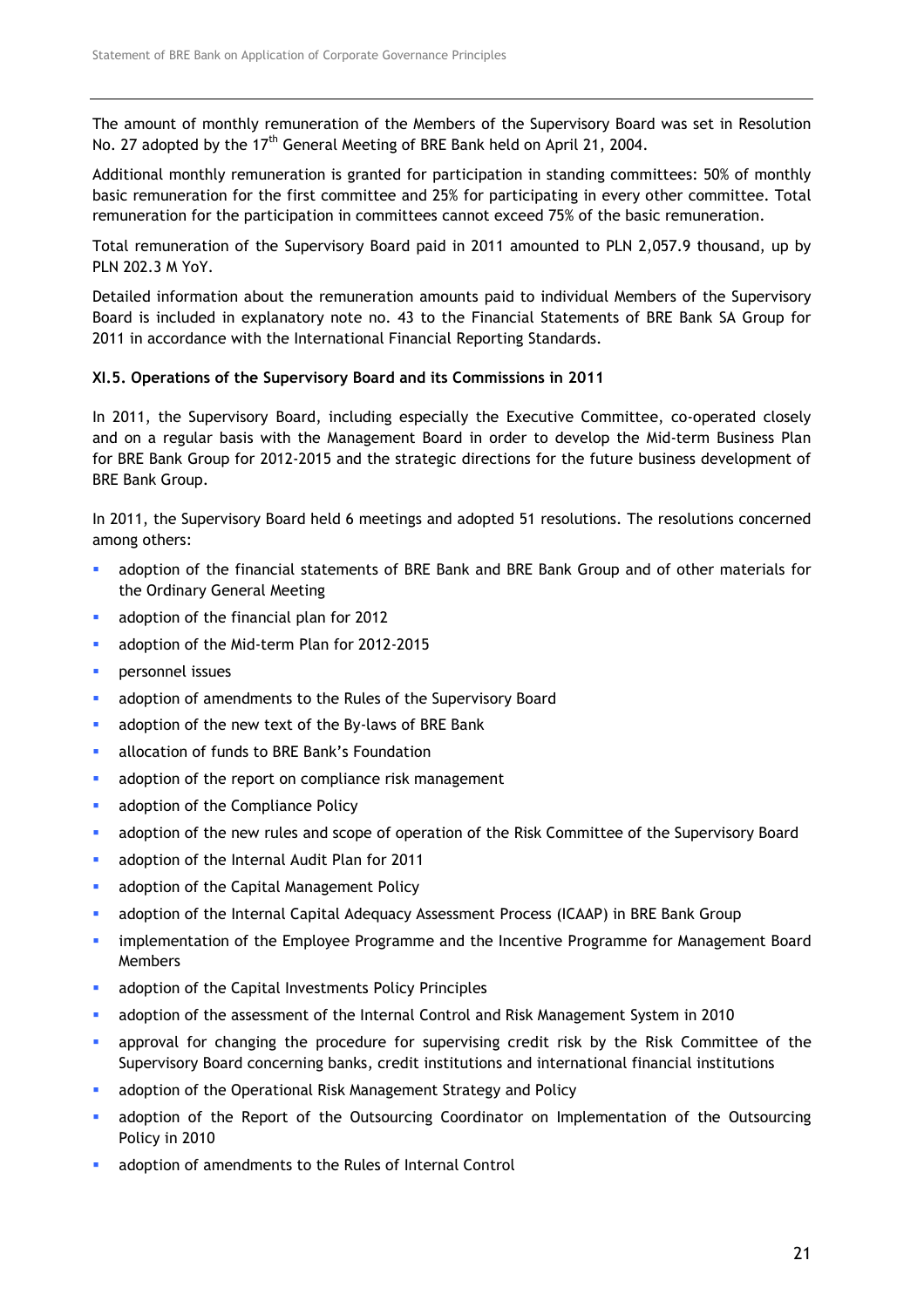- **•** approval of the Liquidity Risk Management Strategy
- **approval of the Market Risk Management Strategy**
- **approval of the Credit Risk Management Strategy**
- approval of the Annual report on supervising the processes of handling claims and complaints in 2010.

Furthermore, current results of BRE Bank Group and its particular business areas were discussed and evaluated with reference to the financial plan in a systematic, regular manner at the meetings of the Supervisory Board.

The Supervisory Board of the Bank operated in an effective manner. The Supervisory Board passed all the resolutions and decisions unanimously.

Attendance of the Supervisory Board Members at the meetings and participation in the Committees in 2011:

| <b>Member</b>                                | Attendance* | <b>Executive</b><br><b>Committee</b>              | <b>Risk</b><br><b>Committee</b> | <b>Audit</b><br><b>Committee</b>                  |
|----------------------------------------------|-------------|---------------------------------------------------|---------------------------------|---------------------------------------------------|
| <b>Andre Carls</b>                           | 6/6         | X                                                 | χ<br>(until March 30, 2011)     | X                                                 |
| Achim Kassow (until July 12, 2011)           | 3/4         | X<br>(until July 12, 2011)                        |                                 |                                                   |
| Thorsten Kanzler (from March 30,<br>2011)    | 4/4         |                                                   | X<br>(from March 30, 2011)      |                                                   |
| Sascha Klaus                                 | 6/6         | $\overline{\mathsf{x}}$<br>(until March 30, 2011) | X                               |                                                   |
| Maciej Leśny                                 | 6/6         | X                                                 | X                               | X                                                 |
| Teresa Mokrysz                               | 6/6         |                                                   |                                 | $\overline{X}$<br>(from March 30, 2011)           |
| Stefan Schmittmann (until March<br>30, 2011) | 2/2         |                                                   |                                 |                                                   |
| Ulrich Sieber (from July 13, 2011)           | 2/2         | $\overline{X}$<br>(from July 13, 2011)            |                                 |                                                   |
| Waldemar Stawski                             | 5/6         |                                                   | X                               |                                                   |
| Eric Strutz (from March 30, 2011)            | 3/4         |                                                   |                                 | $\mathsf{X}$<br>(from March 30, 2011)             |
| Jan Szomburg                                 | 5/6         | X                                                 |                                 | $\overline{\mathsf{x}}$<br>(until March 30, 2011) |
| Marek Wierzbowski                            | 6/6         |                                                   |                                 |                                                   |
| Martin Zielke (until March 30, 2011)         | 1/2         |                                                   |                                 | $\overline{\mathsf{X}}$<br>(until March 30, 2011) |

\* Attendance at meetings / number of meetings during the mandate.

In performing its function of ongoing supervision of the Bank's operation in the periods between meetings of the Supervisory Board, the Executive Committee co-operated closely with the Management Board and was informed about the situation in the Bank on an ongoing basis in 2011. Members of the Committee held regular meetings with Members of the Management Board. The Executive Committee considered, among others, bonuses for Members of the Management Board and approved membership of the Management Board Members in authorities of other companies.